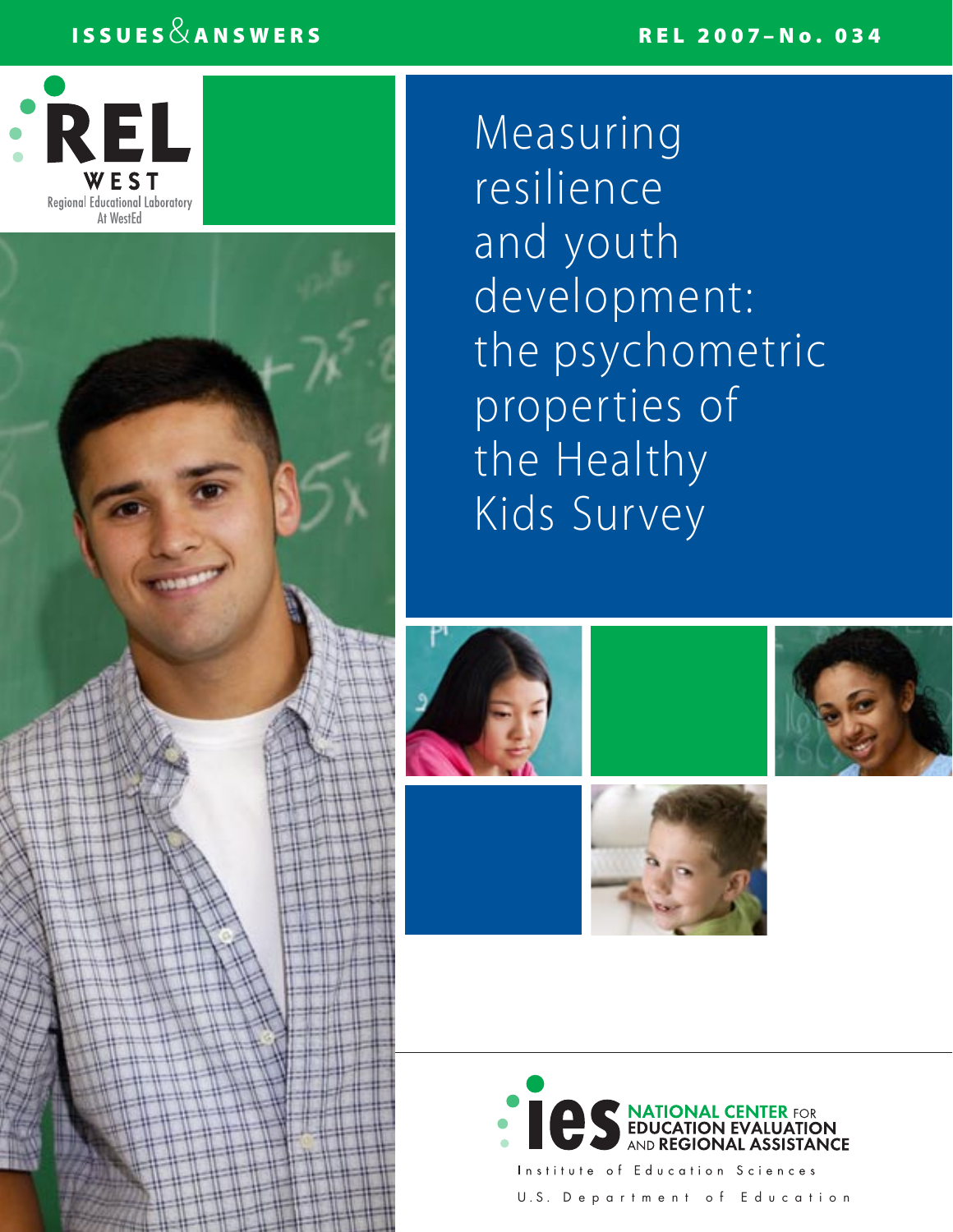



# Measuring resilience and youth development: the psychometric properties of the Healthy Kids Survey

**September 2007**

**Prepared by**

**Thomas L. Hanson Regional Educational Laboratory West** 

**Jin-Ok Kim Regional Educational Laboratory West**



Institute of Education Sciences U.S. Department of Education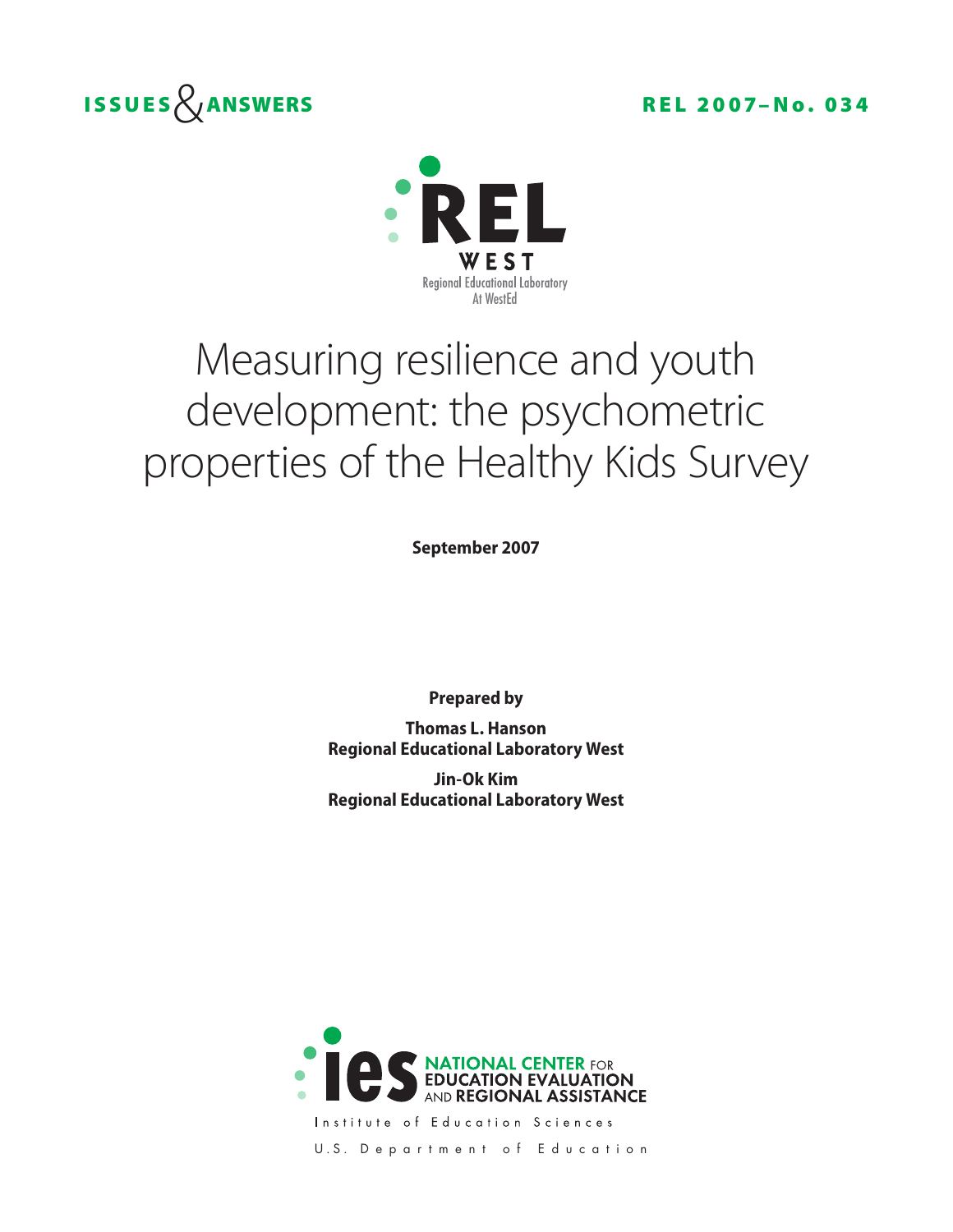

**Issues & Answers** is an ongoing series of reports from short-term Fast Response Projects conducted by the regional educational laboratories on current education issues of importance at local, state, and regional levels. Fast Response Project topics change to reflect new issues, as identified through lab outreach and requests for assistance from policymakers and educators at state and local levels and from communities, businesses, parents, families, and youth. All Issues & Answers reports meet Institute of Education Sciences standards for scientifically valid research.

### September 2007

This report was prepared for the Institute of Education Sciences (IES) under Contract ED-06-CO-0014 by Regional Educational Laboratory West administered by WestEd. The content of the publication does not necessarily reflect the views or policies of IES or the U.S. Department of Education nor does mention of trade names, commercial products, or organizations imply endorsement by the U.S. Government.

This report is in the public domain. While permission to reprint this publication is not necessary, it should be cited as:

Hanson, T. L., & Kim, J. O. (2007). *Measuring resilience and youth development: the psychometric properties of the Healthy Kids Survey.* (Issues & Answers Report, REL 2007–No. 034). Washington, DC: U.S. Department of Education, Institute of Education Sciences, National Center for Education Evaluation and Regional Assistance, Regional Educational Laboratory West. Retrieved from http://ies.ed.gov/ncee/edlabs

This report is available on the regional educational laboratory web site at http://ies.ed.gov/ncee/edlabs.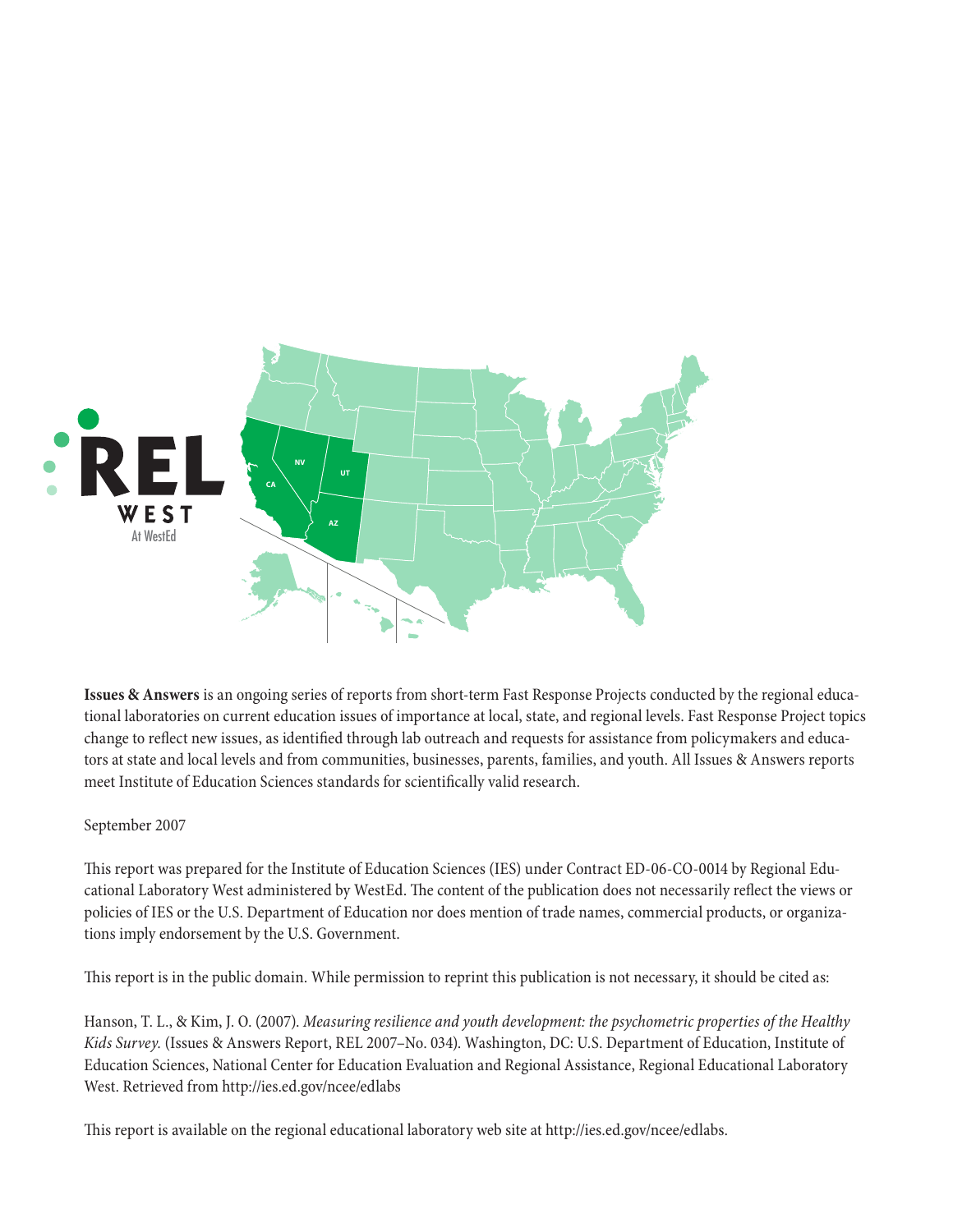## *Summary*

## **Measuring resilience and youth development: the psychometric properties of the Healthy Kids Survey**

**This report summarizes findings from a study of the psychometric properties of the resilience and youth development module, a key component of the Healthy Kids Survey. The study aims to improve resilience assessment and research so that educators can shape the school environment to promote academic resilience.** 

The Healthy Kids Survey (HKS) is a comprehensive student self-report tool for monitoring the school environment and student health risks. This report focuses on one module of the survey, the resilience and youth development module (RYDM), which assesses environmental and internal assets associated with positive youth development and school success. Environmental assets refer to meaningful and pro-social bonding to community, school, family, and peers. Internal assets are personal resilience traits, such as self-efficacy and problem-solving skills

A part of the resilience and youth development module is administered to 600,000 students in California every year. School districts and schools, which receive both single-year prevalence data and trend data gathered by the module, use the data to evaluate their local programs and guide decisionmaking. The Healthy Kids Survey and the resilience and youth development module were designed as an epidemiological surveillance tool to track aggregate levels of health risk and resilience. The module increasingly is being used in evaluation work to assess student-level changes over time.

However, widespread use of the module, particularly for evaluation, may be premature. The psychometric properties of specific scales assessed by the elementary school module have yet to be established. The secondary school module has not been validated since 2000, when the instrument was first tested in the field. The instrument has since undergone several modifications, however, and must be revalidated. Moreover, measurement equivalence across different grades, males and females, and racial and ethnic groups has never been examined. Given California's diversity, demonstrating the cultural appropriateness of the module for different racial and ethnic groups is critical.

Using HKS data processed for school districts by WestEd's Health and Human Development Program, Regional Educational Laboratory West analyzed the module's psychometric properties. This report describes the results of this analysis, provides recommendations on the proper use of the instrument, and suggests modifications to the module.

For the secondary school module, the results are consistent with the instrument's current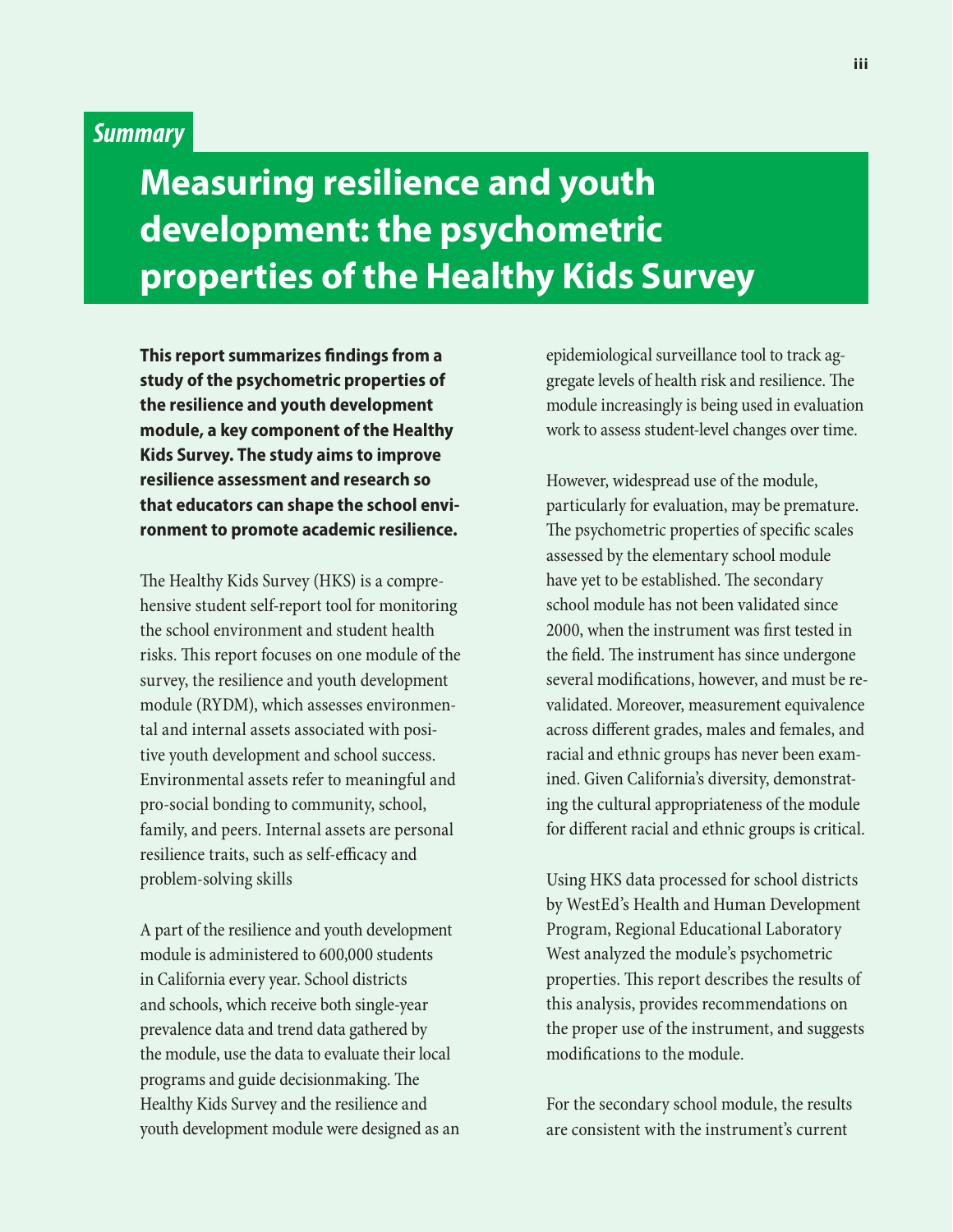use as an epidemiological tool and with its conceptual foundation. It provides comprehensive and balanced coverage of eight environmental resilience assets and four internal resilience assets; its subscales exhibit good internal consistency and are associated with student risk factors in expected ways. And if certain items are dropped, the module also demonstrates measurement equivalence across racial/ethnic groups, males and females, and grades. The secondary school RYDM scales exhibit low test-retest reliability, however, which suggests that the module is not well suited for examining student-level changes over time. The instrument was not designed to examine individual differences across students and should not be used this way. Moreover, two of the six internal assets that the secondary

school module was designed to measure cooperation and goals/aspirations—could not be assessed validly. Several measures would benefit if additional items were included in derived scales to increase domain coverage.

The elementary school module was designed to assess seven environmental resilience assets and three internal resilience assets, but it can reliably assess only two environmental assets and one internal asset. Most of the scales measured by the elementary school instrument have poor psychometric properties. The elementary school instrument should thus be modified considerably to make it suitable for research.

#### **September 2007**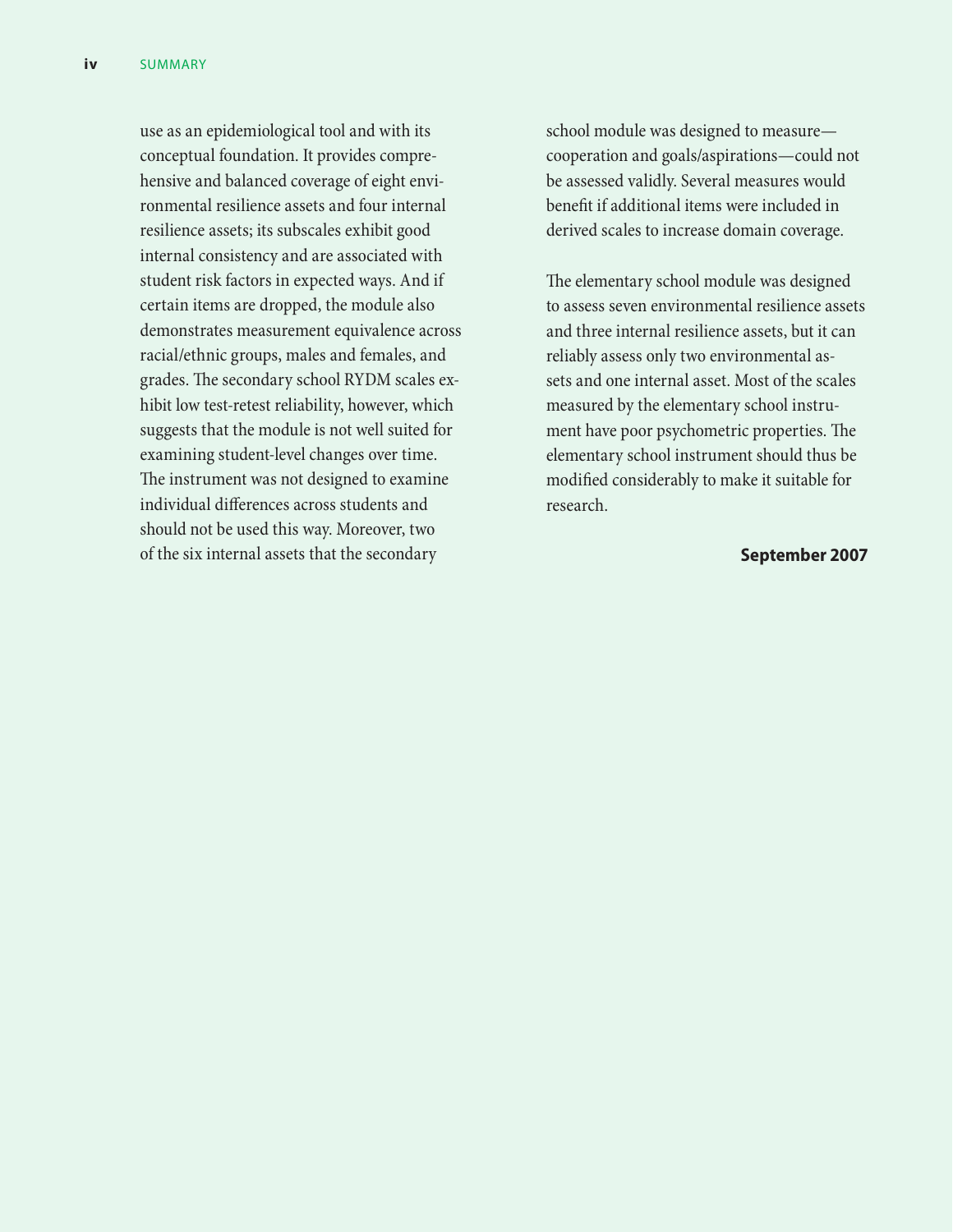## **Table of contents**

|                  | Why this study?<br>1                                                                                                                                                                                                          |
|------------------|-------------------------------------------------------------------------------------------------------------------------------------------------------------------------------------------------------------------------------|
|                  | Developing a risk and resilience assessment tool<br>$\overline{2}$<br>The Healthy Kids Survey-assessing risk and protective factors<br>2<br>The resilience and youth development module—assessing the other side of risk<br>4 |
|                  | Evaluating the psychometric properties of the resilience and youth development module<br>8<br>Results of the analysis of the secondary school module<br>10<br>Results of the analysis of the elementary school module<br>11   |
|                  | <b>Recommendations</b><br>12<br>Secondary school environmental resilience assets<br>12<br>Secondary school internal resilience assets<br>12<br>Elementary school environmental and internal assets<br>13                      |
|                  | Appendix A Analytic strategy<br>15                                                                                                                                                                                            |
|                  | <b>Appendix B</b><br><b>Results</b><br>21                                                                                                                                                                                     |
|                  | <b>Results and model selection details</b><br>Appendix C<br>44                                                                                                                                                                |
|                  | Other assessments of resilience and related factors<br>Appendix D<br>53                                                                                                                                                       |
|                  | Appendix E<br>Detailed tables<br>55                                                                                                                                                                                           |
| <b>Notes</b>     | 164                                                                                                                                                                                                                           |
|                  | <b>References</b><br>165                                                                                                                                                                                                      |
| <b>Boxes</b>     |                                                                                                                                                                                                                               |
| 1                | Specifications of the Healthy Kids Survey<br>3                                                                                                                                                                                |
| $\overline{2}$   | Data and analytic strategies<br>9                                                                                                                                                                                             |
| <b>Figures</b>   |                                                                                                                                                                                                                               |
| $\mathbf{1}$     | Conceptual model for the resilience and youth development module<br>5                                                                                                                                                         |
| A1               | Hypothetical example of MIMIC approach for testing for measurement equivalence<br>18                                                                                                                                          |
| C1               | Secondary environmental resilience asset scree plot, total analytic samples<br>44                                                                                                                                             |
| C <sub>2</sub>   | Elementary school environmental resilience asset scree plot, total analytic samples<br>46                                                                                                                                     |
| C <sub>3</sub>   | Secondary school internal resilience asset scree plot, total analytic samples<br>50                                                                                                                                           |
| C <sub>4</sub>   | Elementary school internal resilience asset scree plot, total analytic samples<br>52                                                                                                                                          |
| <b>Tables</b>    |                                                                                                                                                                                                                               |
| $\mathbf{1}$     | Items on the secondary school resilience and youth development module by construct, 2006/07<br>6                                                                                                                              |
| $\overline{2}$   | Elementary school resilience and youth development module items by construct, 2006/07<br>8                                                                                                                                    |
| 3                | Recommended measures of environmental resilience assets among secondary school students<br>13                                                                                                                                 |
| $\boldsymbol{4}$ | Recommended measures of internal resilience assets among secondary school students<br>14                                                                                                                                      |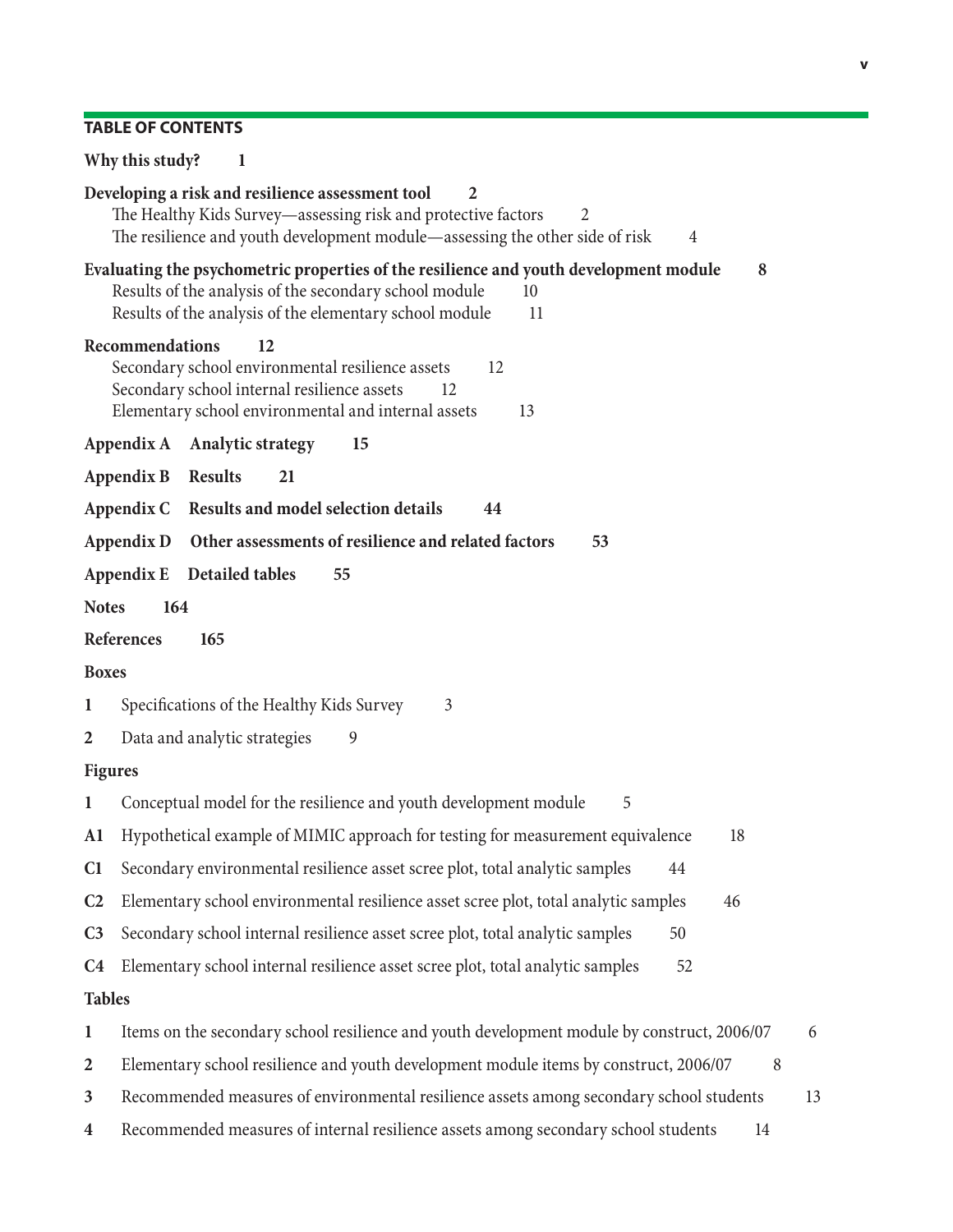- **5** Recommended measures of environmental and internal resilience assets among elementary school students 14
- **A1** Missing data patterns for secondary and elementary samples from the resilience and youth development module 16
- **B1** Secondary school environmental resilience asset exploratory factor analysis results, main sample, 8-factor solution 22
- **B2** Secondary school environmental resilience asset exploratory factor analysis results, validation sample, 8-factor solution 23
- **B3** Final secondary school environmental assets model, main sample 24
- **B4** Correlations among secondary school environmental resilience assets, final confirmatory factor analysis model 25
- **B5** Elementary school environmental resilience asset exploratory factor analysis results, main sample, 4-factor solution 25
- **B6** Elementary school environmental resilience asset exploratory factor analysis results, validation sample, 4-factor solution 26
- **B7** Final elementary school environmental resilience assets model, main sample 27
- **B8** Secondary school internal resilience asset exploratory factor analysis results, main sample, 4-factor model 28
- **B9** Secondary school internal resilience asset exploratory factor analysis results, validation sample, 4-factor model 29
- **B10** Final secondary school internal resilience assets model, main sample 30
- **B11** Elementary school internal resilience asset exploratory factor analysis results, main sample, 2-factor model 30
- **B12** Elementary school internal resilience asset exploratory factor analysis results, validation sample, 2-factor model 31
- **B13** Final elementary school internal resilience asset model, main sample 31
- **B14** Secondary school internal consistency reliability coefficients by demographic subgroup 32
- **B15** Elementary school internal consistency reliability coefficients by gender 32
- **B16** Test-retest reliability of secondary school environmental resilience asset constructs and items 33
- **B17** Test-retest reliability of secondary school internal resilience asset constructs and items 34
- **B18** Test-retest reliability of elementary school resilience asset constructs and items 35
- **B19** Secondary school subscale means by demographic subgroup 36
- **B20** Elementary school subscale means by gender 37
- **B21** Correlations between secondary school environmental resilience assets and criterion variables 38
- **B22** Correlations between secondary school internal resilience assets and criterion variables 39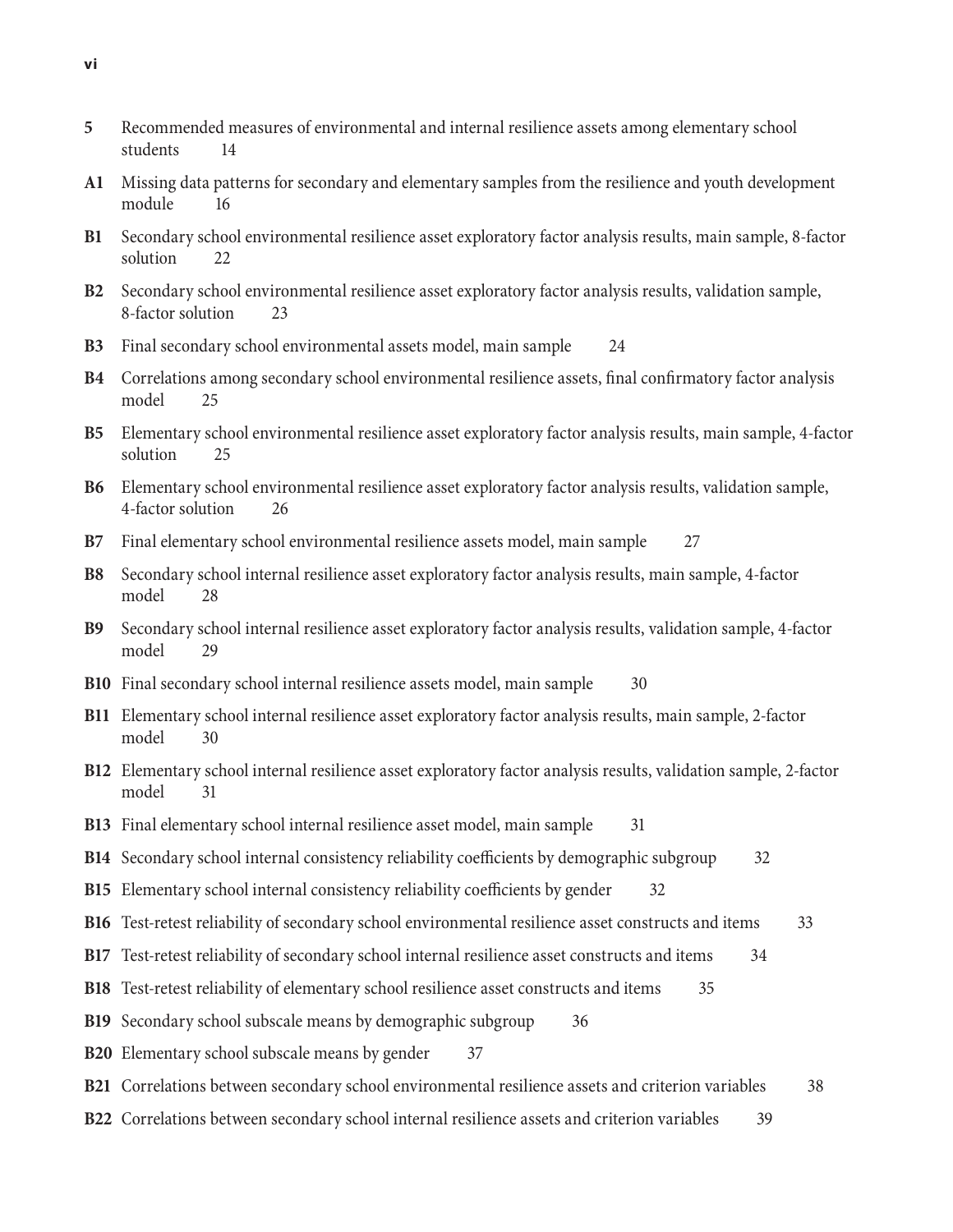- **B23** Correlations between elementary school resilience assets and criterion variables 40
- **B24** Current and recommended measures of environmental resilience assets among secondary school students 41
- **B25** Current and recommended measures of internal resilience assets among secondary school students 42
- **B26** Current and recommended measures of environmental resilience assets among elementary school students 43
- **B27** Current and recommended measurement of internal resilience assets among elementary school students 43
- **C1** Secondary school environmental resilience assets, total analytic sample, goodness-of-fit information for exploratory factor analysis models 44
- **C2** Secondary school environmental resilience asset, total analytic sample, goodness-of-fit information for confirmatory factor analysis models 46
- **C3** Measurement intercept differences for environmental resilience assets, secondary school sample 47
- **C4** Elementary school environmental resilience assets, total analytic sample, goodness-of-fit information for exploratory factor analysis models 48
- **C5** Elementary school environmental resilience asset, total analytic sample, goodness-of-fit information for confirmatory factor analysis models 49
- **C6** Gender measurement intercept differences for environmental resilience assets, elementary school sample 49
- **C7** Secondary school internal resilience assets, total analytic sample, goodness-of-fit information for exploratory factor analysis models 50
- **C8** Secondary school internal assets, total analytic sample, goodness-of-fit information for confirmatory factor analysis models 51
- **C9** Measurement intercept differences for internal resilience assets, secondary school sample 51
- **C10** Elementary school internal resilience assets, total analytic sample, goodness-of-fit information for confirmatory factor analysis models 52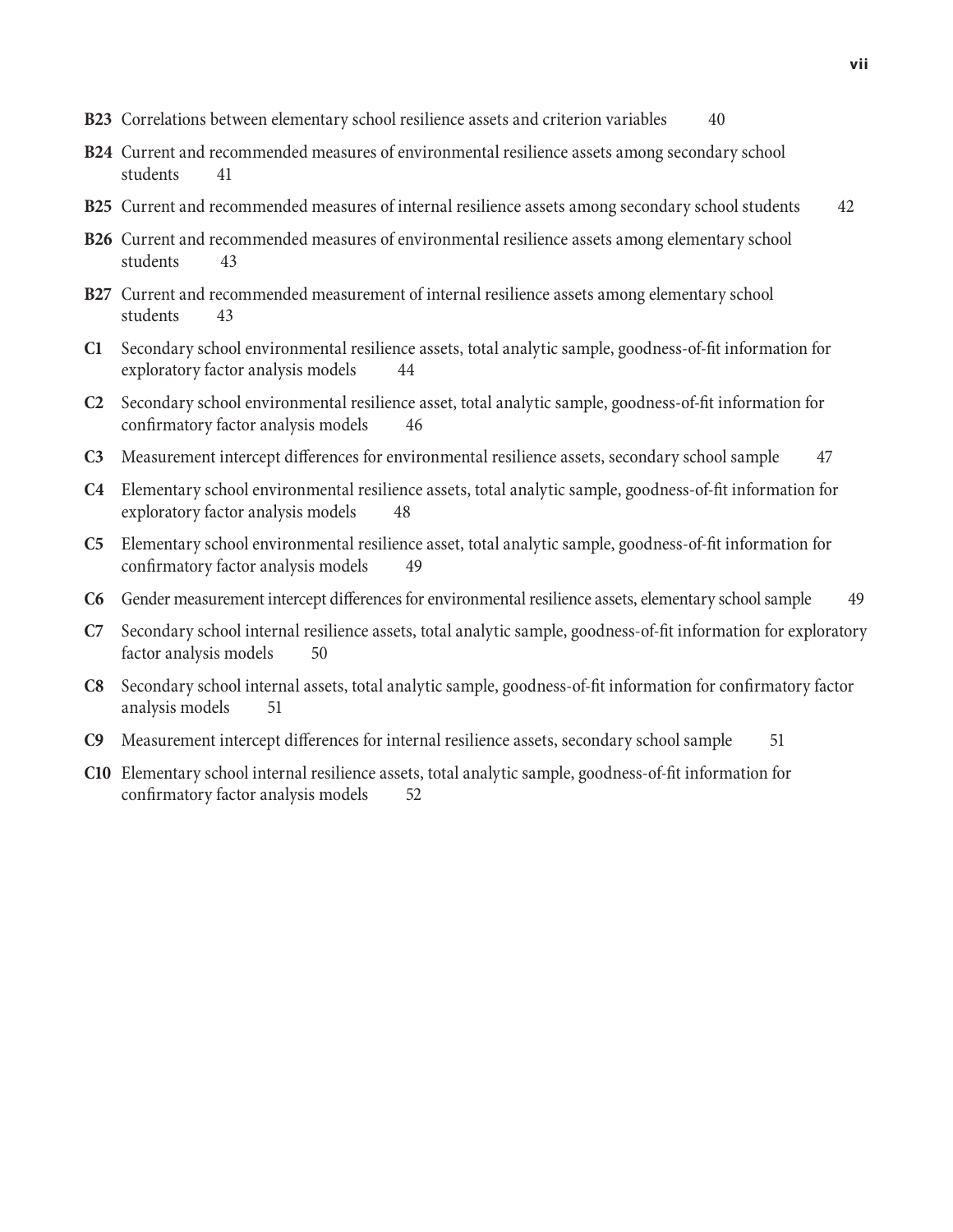**This report summarizes findings from a study of the psychometric properties of the resilience and youth development module, a key component of the Healthy Kids Survey. The study aims to improve resilience assessment and research so that educators can shape the school environment to promote academic resilience.** 

## **Why this study?**

As improvements to curriculum and instruction raise academic standards, researchers are looking more and more at what factors account for the varied influence of these improvements. Most have focused on risk factors for academic failure, such as poverty or racial and cultural minority status. But researchers are beginning to look at the other side of risk—resilience—and have identified several traits common to resilient youth that enable the youth to overcome barriers to academic success. There is little research, however, on how to measure these traits within the general student population and how to determine the role of the school environment in promoting these traits.

The Healthy Kids Survey (HKS) is one of the few large-scale surveys to assess both risk and resilience. The survey's resilience and youth development module (RYDM) is based on the premise that youth who experience high levels of environmental assets in three areas—high expectations from adults, caring relationships with adults, and opportunities for meaningful participation will develop the resilience traits, the connection to school, and motivation to learn that lead to positive academic, social, and health outcomes (Constantine, Benard, & Diaz, 1999).

The resilience and youth development module which has both elementary and secondary school versions—was designed as an epidemiological surveillance tool to track aggregate levels of protective factors. In California an average of about 600,000 students take the Healthy Kids Survey and a part of the resilience and youth development module every year. School districts and schools use the resulting prevalence and trend data to guide programmatic decisionmaking. With such widespread administration, school districts and independent evaluators are increasingly using the survey data to evaluate local programs by examining student-level changes over time. Capitalizing on the mandated administration of a standard instrument for local evaluation has the benefit of reducing the survey burden for students and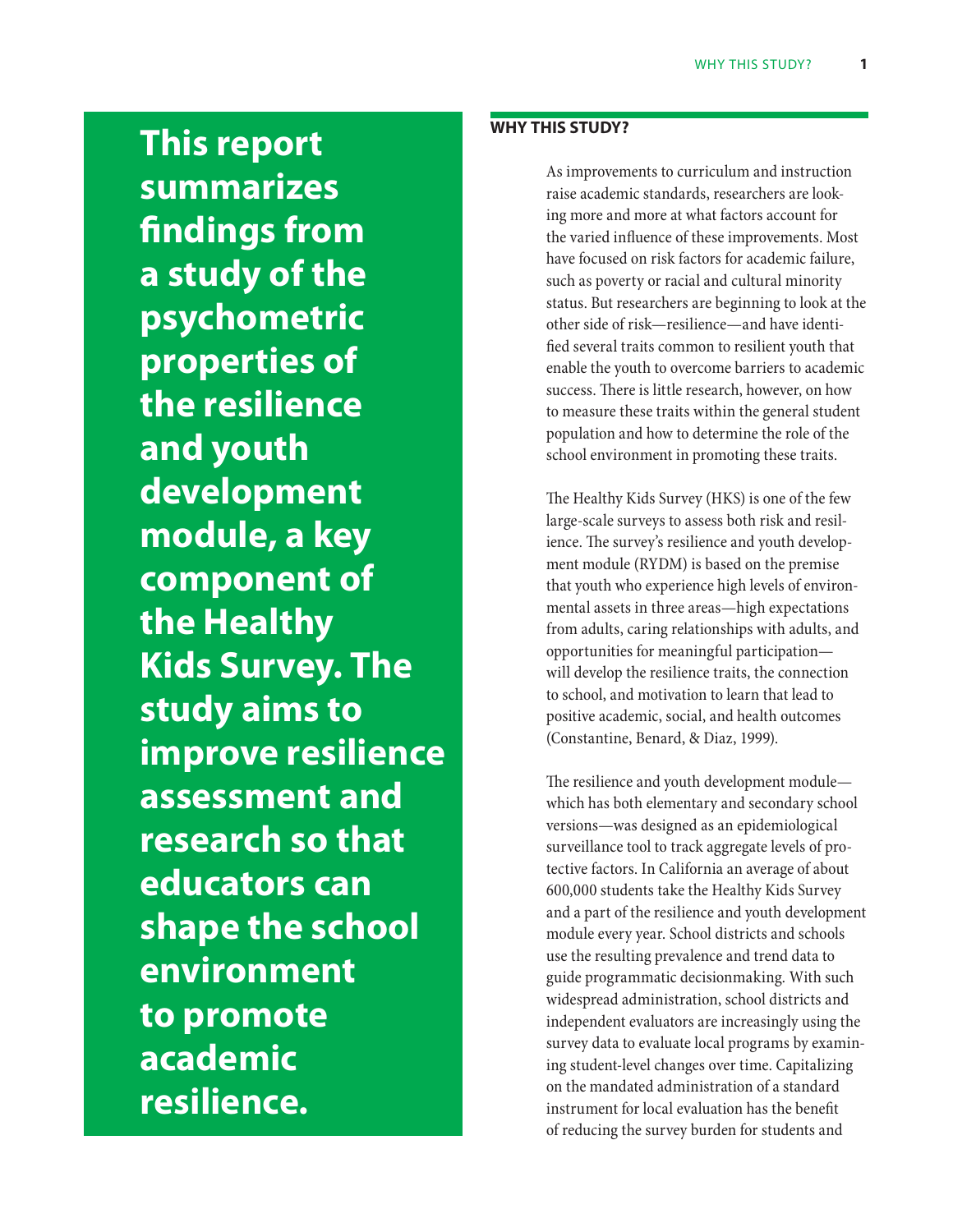provides comparable outcome data across different program evaluations.

Widespread use of the module for research and local evaluation may be premature, however. The psychometric properties of specific scales assessed by the elementary school module have yet to be established. And the secondary school module has not been validated since 2000, when the instrument was first tested in the field. The instrument has since been modified several times, making validation of the current secondary school resilience and youth development module necessary. In addition, measurement equivalence across racial and ethnic groups, males and females, and different grades has never been systematically examined. The stakes are thus high to ensure that all parts of the module are valid and reliable.

To guide further improvements of this important assessment tool, Regional Educational Laboratory West conducted psychometric analyses of the properties of the resilience and youth development module, using a large set of recent survey data.<sup>1</sup> This report describes the results of these analyses, makes recommendations on the proper use of the module, and suggests modifications to improve the instrument.

For the secondary school module, the results are consistent with the instrument's current use as an epidemiological tool and with its conceptual foundation. It provides comprehensive and balanced coverage of eight environmental resilience assets and four internal resilience assets;<sup>2</sup> its subscales exhibit good internal consistency and are associated with student risk factors in expected ways. And if certain items are dropped,

**The resilience and youth development module assesses individual and environmental assets associated with positive youth development and school success**

the module also demonstrates measurement equivalence across racial/ethnic groups, males and females, and grades. The secondary school RYDM scales exhibit low test-retest reliability, however, which suggests that the module is not well suited for examining student-level changes over time.

The instrument was not designed to examine individual differences across students and should not be used this way. Moreover, two of the six internal assets that the secondary school module was designed to measure—cooperation and goals/ aspirations—could not be assessed validly. Several measures would benefit if additional items were included in derived scales to increase domain coverage.

The elementary school module was designed to assess seven environmental resilience assets and three internal resilience assets, but it can reliably assess only two environmental assets and one internal asset. Most of the scales measured by the elementary school instrument have poor psychometric properties. The elementary school instrument should thus be modified considerably to make it suitable for research.

### **Developing a risk and resilience assessment tool**

The Healthy Kids Survey is a comprehensive health risk and resilience data collection system that relies on student self-reporting. The survey's core module tracks health risks and problem behaviors that are significant barriers to learning among students. The resilience and youth development module assesses individual and environmental assets associated with positive youth development and school success. This section provides a brief background on how the survey and the resilience and youth development module were developed and are now used in California.

The Healthy Kids Survey—assessing risk and protective factors

> The Healthy Kids Survey is the largest effort in the nation to require school districts to assess student resilience and risk behaviors (box 1). The California Department of Education requires all school districts with federal Title IV funding or with state Tobacco Use Prevention and Education grants to administer the survey every two years—the case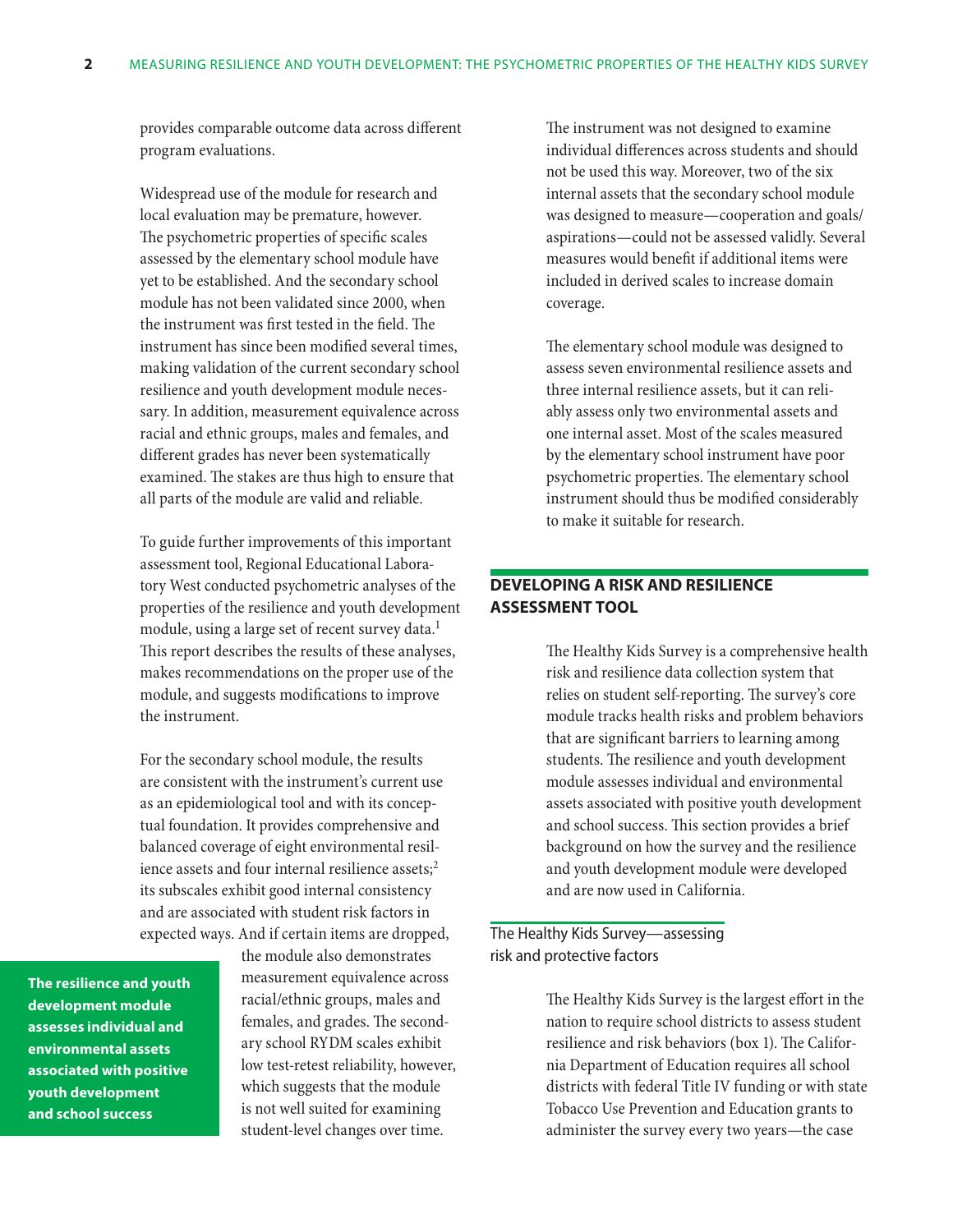#### Box 1

## **Specifications of the Healthy Kids Survey**

#### **Mandate**

Mandated (since fall 2003) by the California Department of Education for compliance with No Child Left Behind and state Tobacco Use Prevention and Education (TUPE) grants

#### **Survey type**

- • Comprehensive health risk and resilience survey
- • Student self-report
- Anonymous, voluntary, confidential
- Modular secondary school instrument; single elementary school version

#### **Grade levels**

Grades 5, 7, 9, 11, and students in continuation schools

**Sampling**

Representative district sample; school-level surveys optional

#### **Required modules**

#### **(secondary school)**

- A. Core (required)
- B. Resilience and youth development (school and community asset scales required)

#### **Optional modules**

#### **(secondary school)**

- B. Resilience and youth development (home, peer, and internal asset scales)
- C. Safety (violence and suicide) and alcohol and other drug use
- D. Tobacco
- E. Physical health
- F. Sexual behavior (pregnancy and HIV/AIDS risk)
- G. Custom module (for adding questions)

#### **Sources**

Items based on the California Student Survey, Youth Risk Behavior Survey, and California Student Tobacco Use and Evaluation Survey

#### **Requirements**

- Biennial administration
- Module A and school & community asset scales in module B
- Module D by state TUPE grantees
- Written parental consent; passive consent optional since fall 2004
- • Representative district samples

#### **Administration**

- By school, following detailed instructions
- Processing and reporting by WestEd's Health & Human Development Program

#### **Product**

Local reports and aggregated state database

for 85 percent of California school districts. In mandating the survey, the California Department of Education aims to promote accountability and data-driven decisionmaking and to improve health and prevention programs in schools.

The survey was developed in 1997 by WestEd's Health and Human Development Program in collaboration with Duerr Evaluation Resources and an advisory committee of researchers, teachers, prevention and health program practitioners, and public agency representatives. The California Department of Education funded the development of the survey in response to federal requirements that schools implement the Principles of Effectiveness—to collect and use data to assess student needs, justify program funding, guide program development, and monitor progress in achieving program goals. The immediate impetus for mandating the biennial administration of the

survey, however, was meeting the requirements of the No Child Left Behind Act (Title IV—Safe and Drug-Free Schools and Communities Act).

The Healthy Kids Survey consists of a general core module, the resilience and youth development module, and four optional modules on specific risk behaviors. It can be customized to meet local needs:

- The required core module assesses demographic information and health risks relating to school violence, harassment, physical health, mental health, school-related behavior (such as truancy), and alcohol, tobacco, and other drug use.
- The resilience and youth development module assesses environmental factors (environmental assets) and individual traits (internal assets)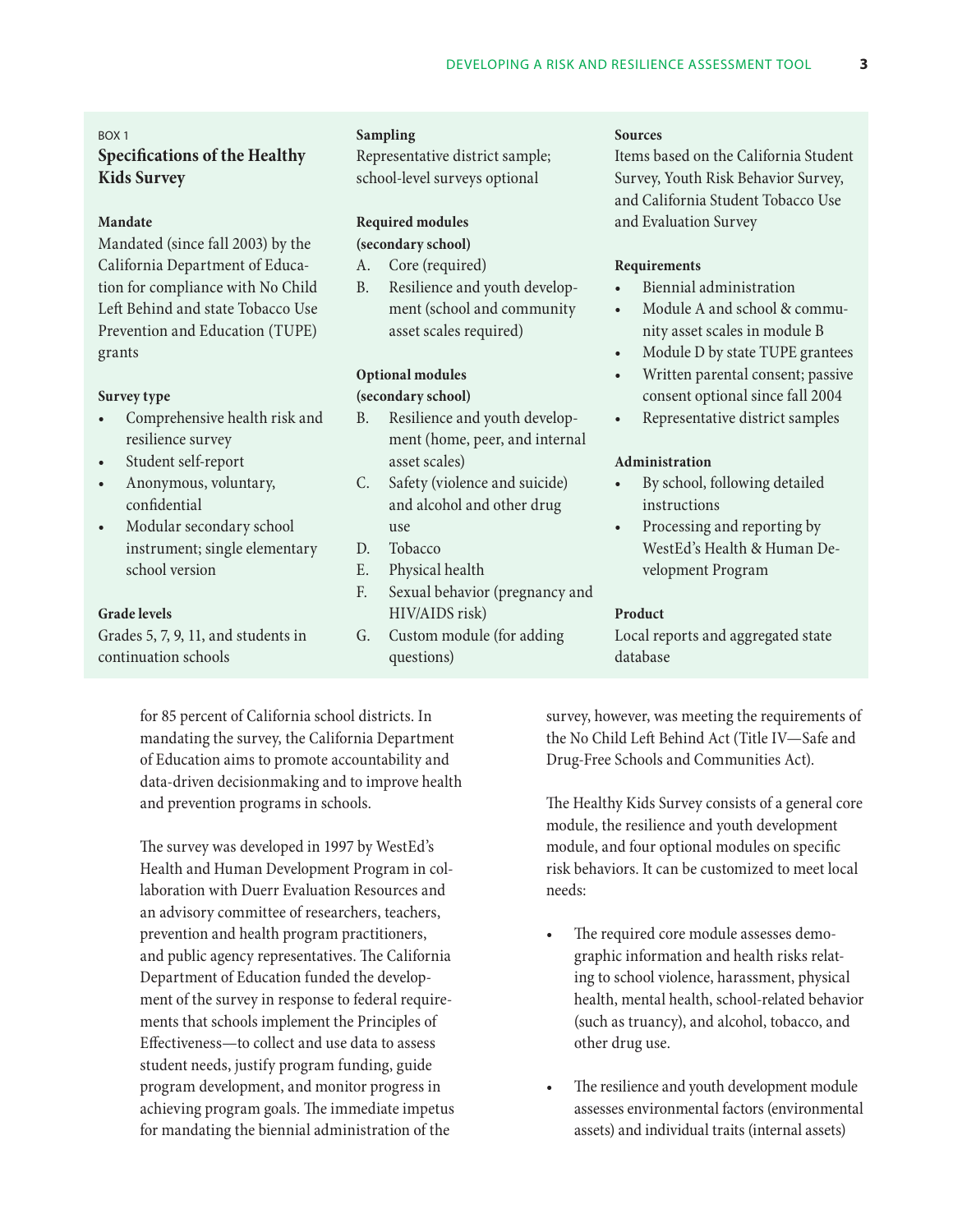associated with academic performance, positive youth development, and protection from risky behaviors. The California Department of Education mandates that the sections on school and community assets be administered to all students who take the Healthy Kids Survey.

- Four optional, topical modules (and one customizable module) collect further detail on subjects covered by the core module, such as violence and alcohol and other drug use (module C); tobacco use and tobacco education (module D); physical activity and diet (module E); and sexual behavior, pregnancy, and HIV risk (module F).
- A custom module that allows schools to incorporate their own items.

The survey was designed as a district surveillance tool to provide prevalence estimates representative of students in the school districts that administer the survey rather than of students in the state as a whole. It was not designed to evaluate student-level changes over time or individual differences across students. The California Department of Education requires that districts administer the survey to 900 randomly selected students from each targeted grade (5, 7, 9, and 11). In districts with fewer than 900 students per grade (the case for 85 percent of California districts), all students in the targeted grades are surveyed. If a district has more than 10 schools per grade, at least 50 percent of schools are randomly sampled. (Los Angeles Unified School District has different requirements because of its size.)

**Failing to find a survey that met its theoretical and psychometric criteria, the panel built on research to develop a theoretical framework that describes resilience factors and their interrelationships**

WestEd's Health and Human Development Program provides school districts administering the survey with technical assistance and with a report on the district-level data collected in each module.

Although several adolescent behavior surveys, such as the Youth Risk Behavior Surveillance System, assess student risk factors and problem behavior, the Healthy Kids Survey's assessment of student supports, strengths, and competencies sets it apart. While some surveys incorporate protective factors, the resilience and youth development module is one of the few assessments that specifically addresses this dimension and does so with a strong theoretical foundation.

The resilience and youth development module assessing the other side of risk

> *Secondary school module.* In early 1998 the HKS Advisory Committee asked WestEd to develop a survey module to assess middle and high school student strengths, competencies, and positive social and health attitudes, feeling that the HKS core module did not give practitioners enough information about the factors behind positive development and school success (Constantine et al., 1999).

> WestEd formed a Resilience Assessment Expert Panel to develop and validate a new survey module on youth resilience. The assessment needed to be brief enough to be widely administered along with the HKS core module; have a strong theoretical foundation; demonstrate reliability, validity, and cultural and developmental appropriateness when administered in California school settings; and provide a comprehensive, research-based assessment of environmental factors (environmental assets) and resilience traits (internal assets). Environmental assets refer to meaningful and prosocial bonding to community, school, family, and peers. Internal assets are personal resilience traits, such as self-efficacy and problem-solving skills (Benard, 1991, 1995, 2004).

Failing to find a survey that met its theoretical and psychometric criteria, the panel built on research on resilience and healthy human development systems—particularly the work of Benard (1991, 1995, 2004)—to develop a theoretical framework that describes resilience factors and their interrelationships (figure 1). The resulting module for secondary school students was designed to measure 11 environmental assets,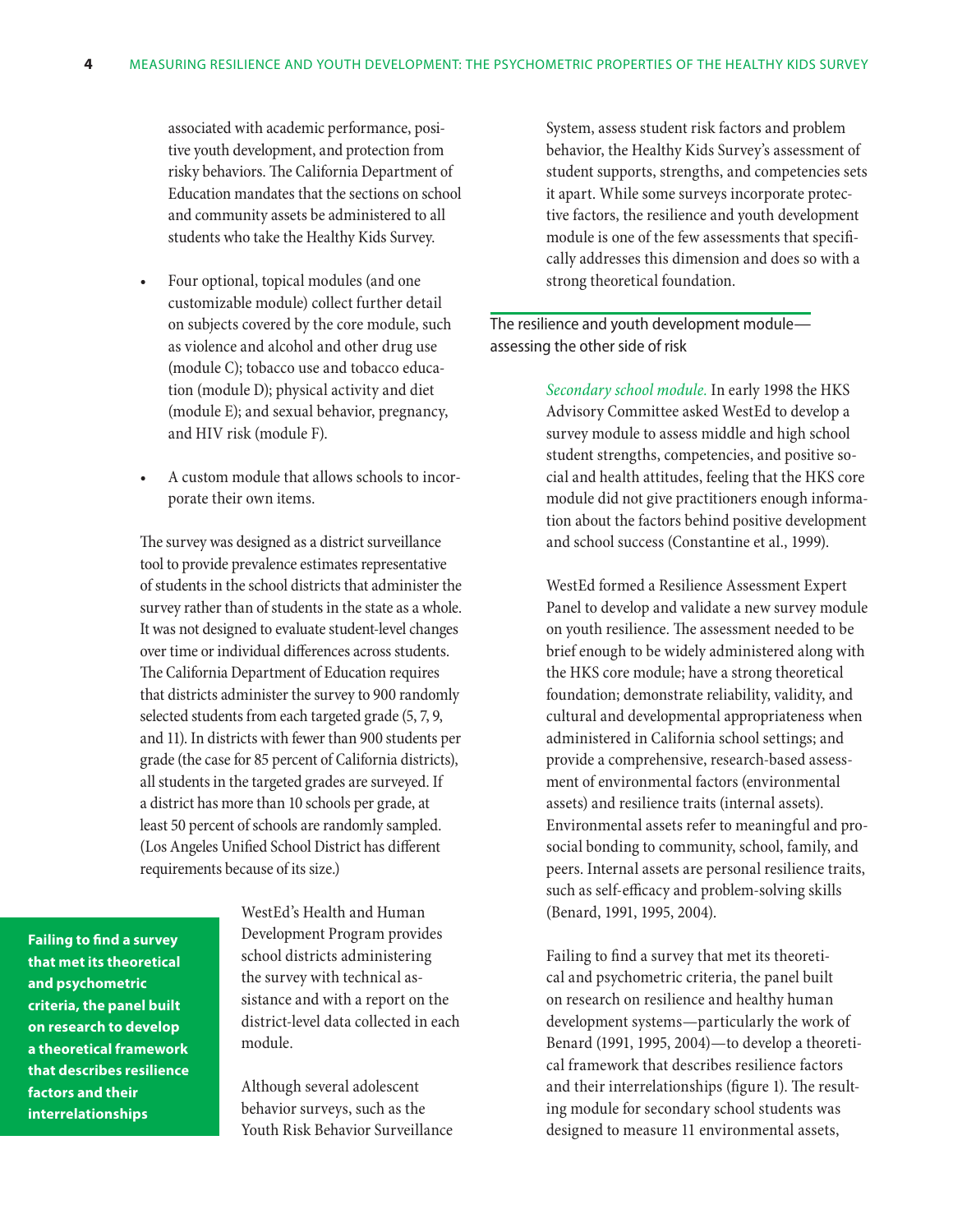

asking students their perception of adult high expectations, their perceptions of caring relationships with adults, and their opportunities for meaningful participation in school, home, and community environments. The module also assesses caring relationships and high expectations in the peer domain. These external supports promote positive outcomes, discouraging risky behavior and stimulating academic success (Benard, 2004; Constantine et al., 1999; Hawkins, Catalano, & Miller, 1992; Masten & Coatsworth, 1998; Resnick et al., 2000; Rutter, 1987; Werner & Smith, 1982, 1992).

Internal resilience assets—the personal strengths of a resilient child—include social competence, problem solving, autonomy, and sense of purpose, which can each be broken down further (Benard, 1991, 2004). Social competence, for example, entails social communication skills, empathy and caring, and the ability to elicit positive responses from others (responsiveness) (Benard, 2004; Masten, 2001). Problem solving involves planning, flexibility, and resourcefulness;

autonomy entails self-efficacy, self-awareness, and mindfulness; and sense of purpose includes goal direction, achievement motivation, optimism, and hope (Benard, 2004). Internal resilience assets develop both naturally and in response to environmental resilience assets. The resilience and youth development module was designed to measure six internal assets: empathy, problem solving, self-efficacy, self-awareness, cooperation and communication, and goals and aspirations.

A pool of 128 potential items was piloted in one middle and one high school in fall 1998. Researchers, classroom teachers, and other school practitioners helped select and modify items from the pool and revise the format and instructions. The first field test of the resilience and youth development module, with 92 resilience items, was administered to 1,000 high school students in three school districts in winter 1999. Cognitive processing interviews with students were also conducted to find out students' interpretation of the items. Based on analysis of the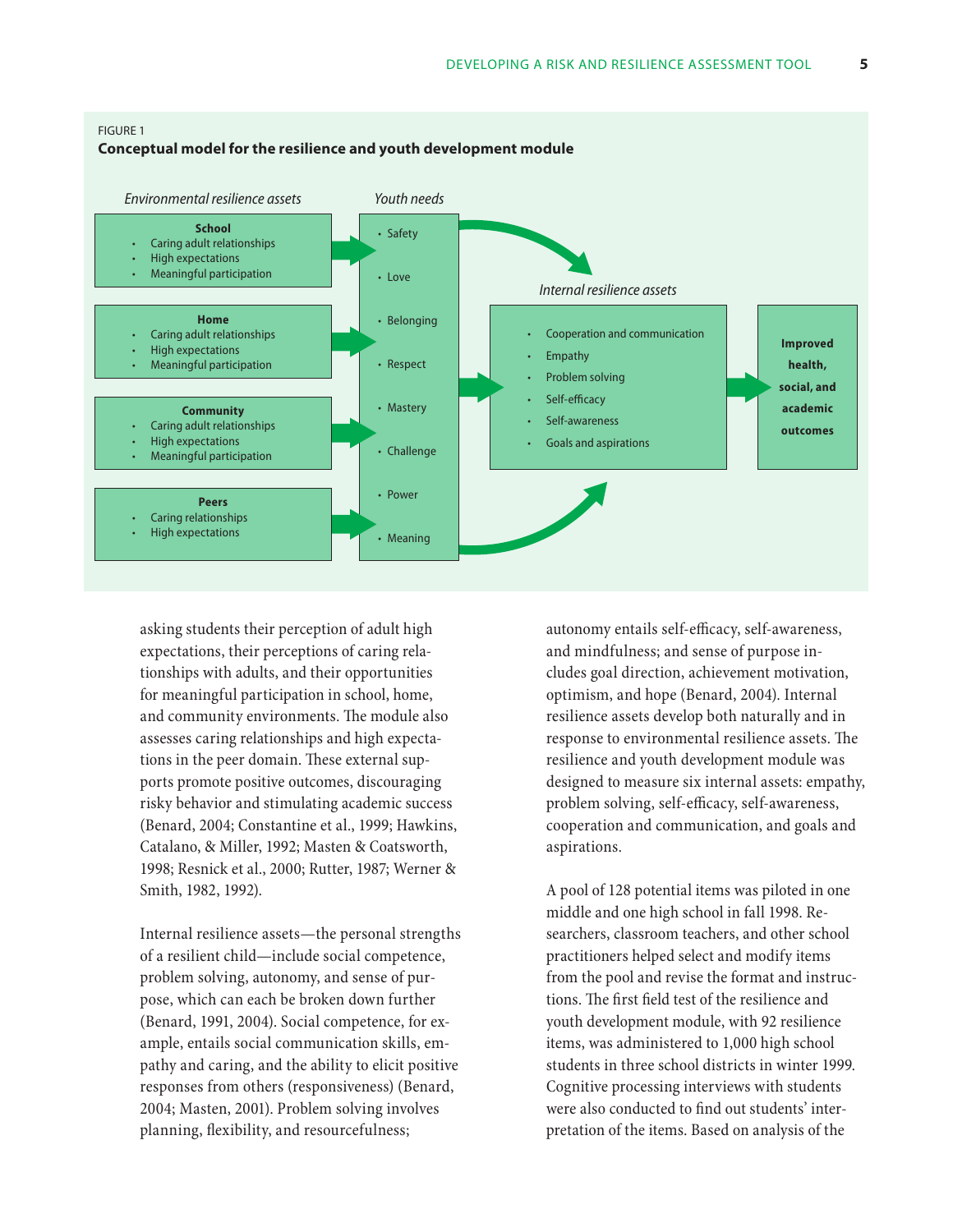#### TABLE 1

## **Items on the secondary school resilience and youth development module by construct, 2006/07**

| Construct                                             | Item                                                  | Description                                                                                                                                                                                                            |
|-------------------------------------------------------|-------------------------------------------------------|------------------------------------------------------------------------------------------------------------------------------------------------------------------------------------------------------------------------|
| <b>Environmental resilience assets</b>                |                                                       |                                                                                                                                                                                                                        |
| <b>School assets</b>                                  |                                                       |                                                                                                                                                                                                                        |
| Caring relationships at school<br><b>SchICare</b>     | R <sub>6</sub><br>R <sub>8</sub><br>R <sub>10</sub>   | At my school, there is a teacher or some other adult who<br>really cares about me.<br>notices when I'm not there.<br>listens to me when I have something to say.                                                       |
| High expectations at school<br>SchlHigh               | R7<br>R <sub>9</sub><br>R <sub>11</sub>               | At my school, there is a teacher or some other adult who<br>tells me when I do a good job.<br>always wants me to do my best.<br>believes that I will be a success.                                                     |
| Meaningful participation at school<br><b>SchlPart</b> | R <sub>12</sub><br>R <sub>13</sub><br>R <sub>14</sub> | At school<br>I do interesting activities.<br>I help decide things like class activities or rules.<br>I do things that make a difference.                                                                               |
| <b>Home assets</b>                                    |                                                       |                                                                                                                                                                                                                        |
| Caring relationships at home<br><b>HomeCare</b>       | R49<br>R51<br><b>R53</b>                              | In my home, there is a parent or some other adult<br>who is interested in my schoolwork.<br>who talks with me about my problems.<br>who listens to me when I have something to say.                                    |
| High expectations at home<br>HomeHigh                 | <b>R48</b><br><b>R50</b><br>R <sub>52</sub>           | In my home, there is a parent or some other adult<br>who expects me to follow the rules.<br>who believes that I will be a success.<br>who always wants me to do my best.                                               |
| Meaningful participation at home<br><b>HomePart</b>   | <b>R54</b><br><b>R55</b><br>R <sub>56</sub>           | At home<br>I do fun things or go fun places with my parents or other adults.<br>I do things that make a difference.<br>I help make decisions with my family.                                                           |
| <b>Community assets</b>                               |                                                       |                                                                                                                                                                                                                        |
| Caring relationships in community<br>ComCare          | R <sub>15</sub><br>R <sub>17</sub><br>R <sub>20</sub> | Outside of my home and school, there is an adult<br>who really cares about me.<br>who notices when I am upset about something.<br>whom I trust.                                                                        |
| High expectations in community<br>ComHigh             | R <sub>16</sub><br>R <sub>18</sub><br>R19             | Outside of my home and school, there is an adult<br>who tells me when I do a good job.<br>who believes that I will be a success.<br>who always wants me to do my best.                                                 |
| Meaningful participation in community<br>ComPart      | R21<br>R <sub>22</sub><br>R <sub>23</sub>             | Outside of my home and school, I do these things<br>I am part of clubs, sports teams, church/temple, or other group activities.<br>I am involved in music, art, literature, sports or a hobby.<br>I help other people. |
| Peer assets                                           |                                                       |                                                                                                                                                                                                                        |
| Caring relationships with peers<br>PeerCare           | R42<br>R43<br>R44                                     | I have a friend about my own age<br>who really cares about me.<br>who talks with me about my problems.<br>who helps me when I'm having a hard time.                                                                    |
| Pro-social peers<br>PeerHigh                          | R45<br>R46<br>R47                                     | My friends<br>get into a lot of trouble.<br>try to do what is right.<br>do well in school.                                                                                                                             |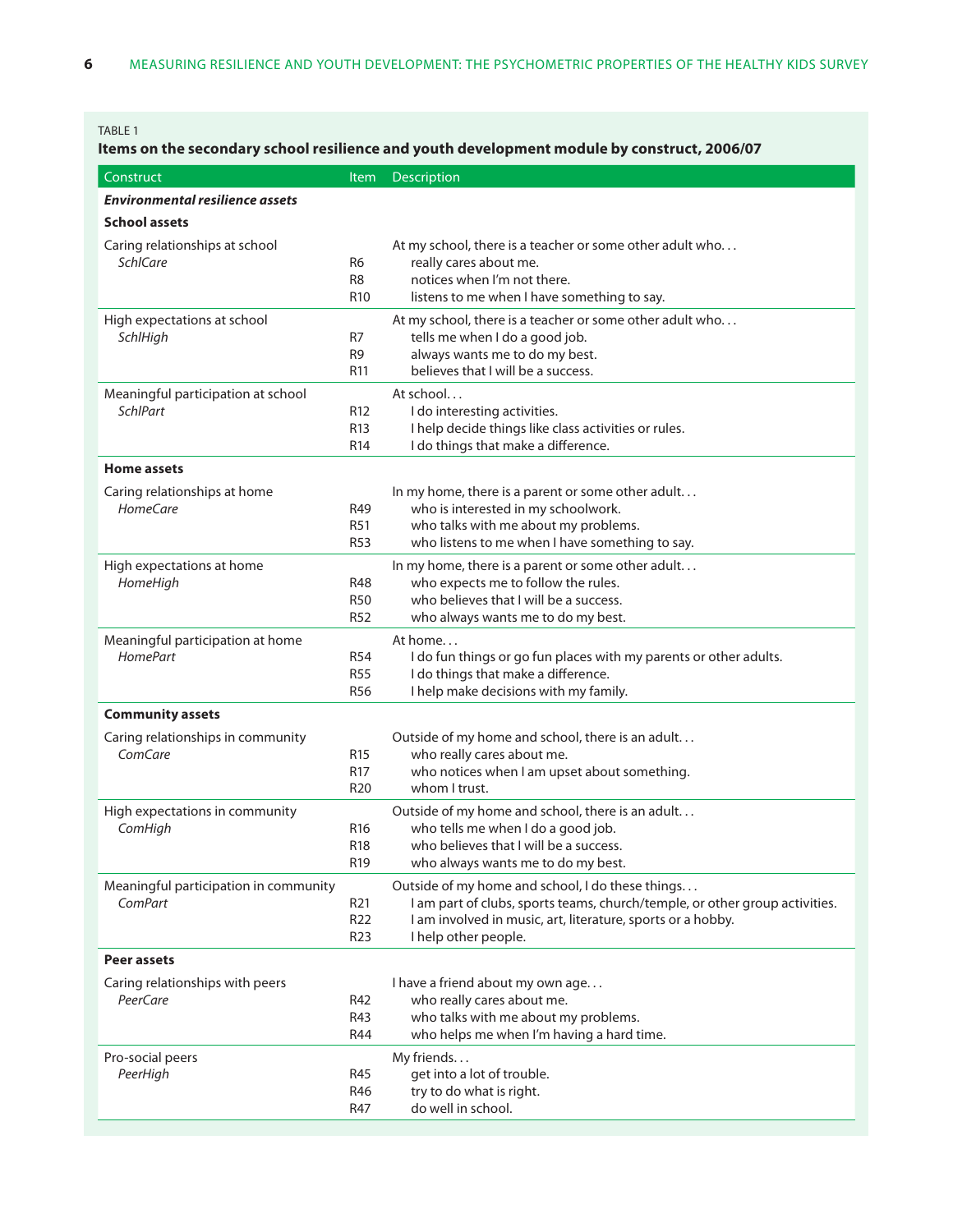| Construct                     | <b>Item</b>     | <b>Description</b>                                              |
|-------------------------------|-----------------|-----------------------------------------------------------------|
| Internal resilience assets    |                 |                                                                 |
| Cooperation and communication |                 | How true do you feel these statements are about you personally? |
| Coop                          | R31             | I can work with someone who has different opinions than mine.   |
|                               | R36             | I enjoy working together with other students my age.            |
|                               | <b>R37</b>      | I stand up for myself without putting others down.              |
| Self-efficacy                 |                 | How true do you feel these statements are about you personally? |
| SelfEff                       | R <sub>29</sub> | I can work out my problems.                                     |
|                               | R <sub>30</sub> | I can do most things I try.                                     |
|                               | <b>R32</b>      | There are many things I do well.                                |
| Empathy                       |                 | How true do you feel these statements are about you personally? |
| Empathy                       | <b>R33</b>      | I feel bad when someone gets their feelings hurt.               |
|                               | R34             | I try to understand what other people go through.               |
|                               | <b>R38</b>      | I try to understand what other people feel and think.           |
| Problem-solving               |                 | How true do you feel these statements are about you personally? |
| ProbSolv                      | <b>R35</b>      | When I need help I find someone to talk with.                   |
|                               | R <sub>27</sub> | I know where to go for help with a problem.                     |
|                               | R <sub>28</sub> | I try to work out my problems by talking or writing about them. |
| Self-awareness                |                 | How true do you feel these statements are about you personally? |
| SelfAware                     | R39             | There is a purpose to my life.                                  |
|                               | R40             | I understand my moods and feelings.                             |
|                               | R41             | I understand why I do what I do.                                |
| Goals and aspirations         |                 | How true do you feel these statements are about you personally? |
| Goals                         | R <sub>24</sub> | I have goals and plans for the future.                          |
|                               | R <sub>25</sub> | I plan to graduate from high school.                            |
|                               | R <sub>26</sub> | I plan to go to college or some other school after high school. |

*Note:* Possible responses include (1) not at all true, (2) a little true, (3) pretty much true, (4) very much true.

cognitive interview data, frequency distributions, and estimated Cronbach's alpha coefficients, the number of resilience items was reduced from 92 to 51 (table 1). In 2001 the resilience instrument was modified again, based on the results of grade-, gender-, and race/ethnic-specific exploratory factor analyses of data collected during the 1999/2000 academic year. The constructed resilience scales based on the 1999/2000 field test data form the basis of the current RYDM reports provided to school districts, even though the module has since been modified further.

Since 2003 all districts administering the Healthy Kids Survey must also administer the school and community asset parts of the module.<sup>3</sup> Thirty-five percent of districts choose to administer the full resilience and youth development module, reflecting widespread interest in assessing resilience. WestEd provides districts with the data for each

scale and a report on the meaning and use of the data—and on how schools can create supportive learning environments that promote school connectedness and achievement. WestEd also provides state-level data to researchers and evaluators who apply for it.<sup>4</sup>

*Elementary school module.* Pools of resilience items were not independently developed for the elementary school module. They were selected from the secondary school module after focus groups with elementary school students. Initially, the elementary school module used the same constructs as the secondary school module, but with two items per construct instead of three. Analysis of the 1999 field test data and cognitive processing interviews with students suggested item deletions and changes in item wordings and response options. The final version has 21 items (table 2).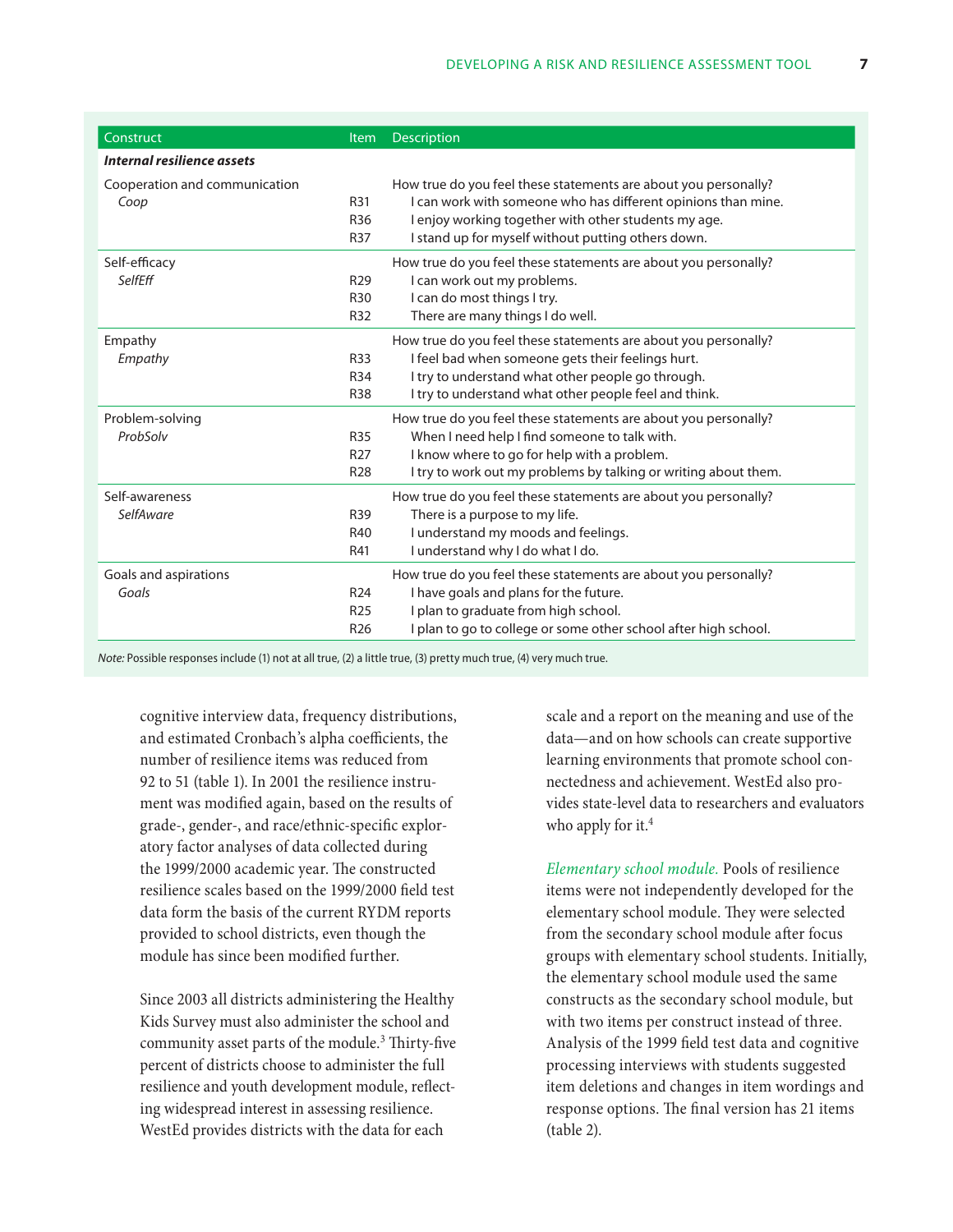#### TABLE<sub>2</sub>

| Elementary school resilience and youth development module items by construct, 2006/07 |                |                                                                                                                                                                           |  |  |  |
|---------------------------------------------------------------------------------------|----------------|---------------------------------------------------------------------------------------------------------------------------------------------------------------------------|--|--|--|
| Construct                                                                             |                | Item Description                                                                                                                                                          |  |  |  |
| <b>Environmental resilience assets</b>                                                |                |                                                                                                                                                                           |  |  |  |
| <b>School assets</b>                                                                  |                |                                                                                                                                                                           |  |  |  |
| Caring relationships at school<br><b>SchlCare</b>                                     | 10<br>13       | Do the teachers and other grown-ups at school care about you?<br>Do the teachers and other grown-ups at school listen when you have something to say?                     |  |  |  |
| High expectations at school<br>SchlHigh                                               | 11<br>14       | Do the teachers and other grown-ups at school tell you when you do a good job?<br>Do the teachers and other grown-ups at school believe that you can do a good job?       |  |  |  |
| Meaningful participation at school<br><b>SchlPart</b>                                 | 9<br>15        | Do you help make class rules or choose things to do at school?<br>Do you do things to be helpful at school?                                                               |  |  |  |
| <b>Home assets</b>                                                                    |                |                                                                                                                                                                           |  |  |  |
| Caring relationships at home<br>HomeCare                                              | 52<br>55       | Does a parent or some other grown-up at home care about your schoolwork?<br>Does a parent or some other grown-up at home listen to you when you have<br>something to say? |  |  |  |
| High expectations at home<br>HomeHigh                                                 | 53<br>54       | Does a parent or some other grown-up at home believe that you can do a good job?<br>Does a parent or some other grown-up at home want you to do your best?                |  |  |  |
| Meaningful participation at home<br><b>HomePart</b>                                   | 56<br>57       | Do you help out at home?<br>Do you get to make rules or choose things to do at home?                                                                                      |  |  |  |
| Peer assets                                                                           |                |                                                                                                                                                                           |  |  |  |
| High expectations with peers<br>PeerHigh                                              | 50<br>51       | Do your best friends get into trouble?<br>Do your best friends try to do the right thing?                                                                                 |  |  |  |
| Internal resilience assets                                                            |                |                                                                                                                                                                           |  |  |  |
| Empathy<br>Empathy                                                                    | 37<br>38       | Do you try to understand how other people feel?<br>Do you feel bad when someone gets their feelings hurt?                                                                 |  |  |  |
| Problem-solving<br>ProbSolv                                                           | 39<br>40       | Do you know where to go to get help with a problem?<br>Do you try to work out your problems by talking or writing about them?                                             |  |  |  |
| Goals and aspirations<br>Goals                                                        | 41<br>42<br>16 | Do you try to do your best?<br>Do you have goals and plans for the future?<br>Do you plan to go to college or some other school after high school?                        |  |  |  |

*Note:* Possible responses include (1) no, never, (2) yes, some of the time, (3) yes, most of the time, (4) yes, all of the time.

## **Evaluating the psychometric properties of the resilience and youth development module**

To better understand and improve the psychometric properties of the resilience and youth development module, this report analyzes local HKS data processed between 1998 and spring 2005, asking the following questions:

How should school districts and local evaluators best use the module? Should the instrument be used exclusively to assess prevalence of environmental and internal assets or should it also be used to assess student-level changes across time?

- • What are the psychometric properties of specific scales assessed by the secondary and elementary school resilience and youth development modules (including the dimensionality of scales, scale reliability, and construct validity)?
- Does the module exhibit measurement equivalence across racial and ethnic groups? In other words, is it culturally appropriate for different racial and ethnic groups? Does it exhibit measurement equivalence for males and females? Across different grades?
- What modifications should be made to improve the module?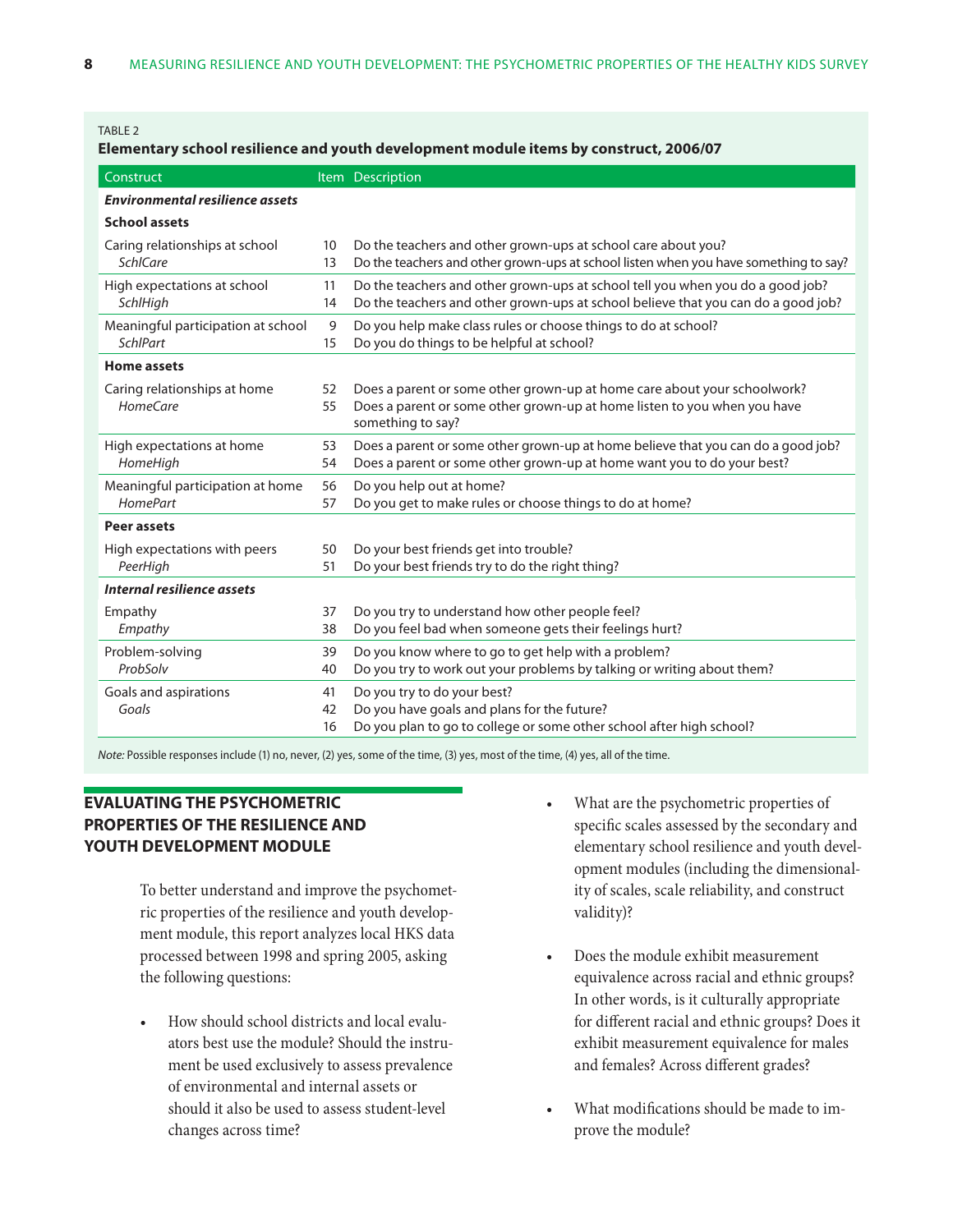#### Box 2

## **Data and analytic strategies**

The authors used the following data and analytic strategies to analyze the psychometric properties of the secondary and elementary school resilience and youth development modules.

#### **Data**

Two mutually exclusive analytic samples—a main sample and a validation sample—were drawn from an aggregate data file that included all HKS data processed between the spring 2003 and the spring 2005 administrations of the Healthy Kids Survey. For the secondary school analysis, separate samples were drawn for each grade (7, 9, and 11), gender, and ethnicity (Chinese American, African American, Mexican American, and white European American)—with 500 respondents randomly sampled per cell (12,000 total). Equal numbers were used for each gender and ethnic group so that models that do not adjust for gender and/or ethnicity would not be affected by gender/ethnic differences in the sample.

For the elementary school analysis, random samples of 1,000 males and 1,000 females (2,000 total) were drawn from the aggregated HKS data file. Thus, for the elementary school resilience and youth development module, only gender differences in measurement structure were examined. Respondents with missing data on more than half the resilience items were excluded from the analysis. For estimating models with missing data,

maximum likelihood estimation with missing at random (MAR) assumptions were used, which assumes that values are missing at random conditional on the other observed items in the data (Little & Rubin, 2002; Muthén & Muthén, 2006).

Statewide data was supplemented with two sets of HKS data originally collected for local evaluation. Data collected in 2006 from a large urban school district in Southern California were used to describe the temporal stability of the derived scales (testretest reliability). The elementary school Healthy Kids Survey and the secondary school core module and resilience and youth development module were administered two times in two weeks to 132 fifth-grade students and 90 ninth-grade students. Data collected in 2004/05 from students in a large county in Southern California were used to examine the relationship between the RYDM constructs and standardized test scores.

#### **Exploratory and confirmatory factor analyses**

Analyses were conducted to test empirically whether the factor structure of the resilience instrument is consistent with current usage and with its underlying conceptual model. For each sample and subsample (grade, gender, ethnicity), the measurement structure of the resilience instrument was established by fitting a series of exploratory and confirmatory factor analysis models. Exploratory factor analysis (EFA) models were estimated to determine roughly the number of factors underlying the data and the measurement structure of the latent

factors. A combination of criteria was used to determine the number of factors to retain in the EFAs, including fit indices, scree plots, the number of eigenvalues greater than 1, conceptual clarity, and simplicity. Models with the fewest possible factors and models with no cross-loadings were favored over more complex models.

The results of the exploratory factor analysis models were then used as a starting point for a series of nested confirmatory factor analysis (CFA) models. Measures of model fit, correlations among the latent constructs (factors), and factor-loading patterns were used to make decisions about models. This process was replicated for each grade, gender, and ethnic group, and for the main sample and the validation sample.

To derive estimates for the EFA and CFA models, Muthén and Muthén's (2006) *Mplus* statistical modeling program was used. Because all the items used to measure resilience assets are ordinal, Muthén's (1984) approach to exploratory and confirmatory factor analysis with ordinal indicators was used.

#### **Confirmatory factor analysis models with covariates**

Measurement equivalence across demographic subgroups was examined by estimating confirmatory factor analysis models with covariates. MIMIC modeling—multiple indicator, multiple cause structural equation models—was used to test for differential item functioning across school grade, gender, and ethnicity. An applied strategy was used to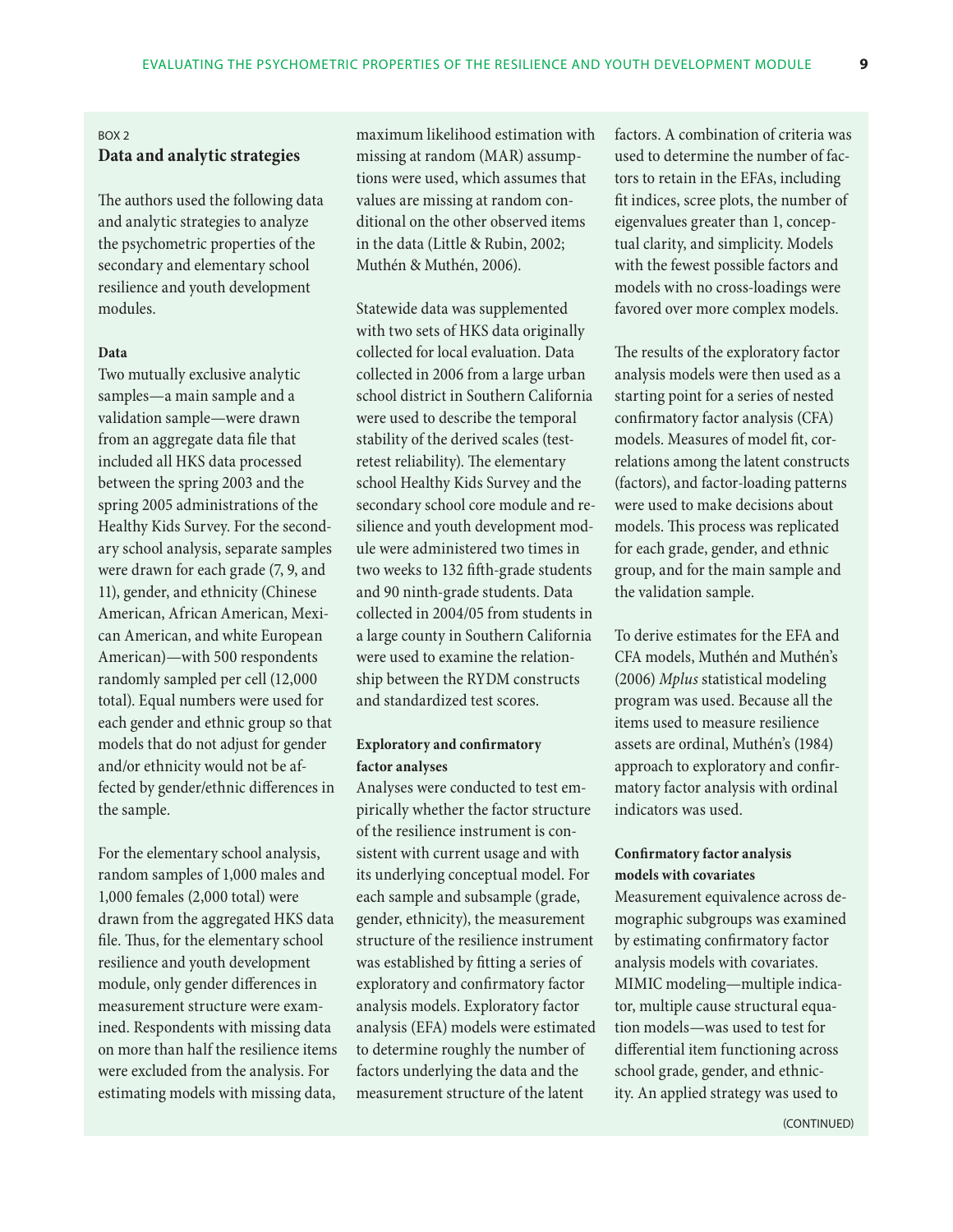### Box 2 (continued) **Data and analytic strategies**

ascertain whether group differences in measurement intercepts have implications for evaluation research. Recommendations for item changes are made only when the measurement intercepts are substantively different across groups (± 0.20 standard deviations) in both the main sample and the validation sample.

#### **Additional reliability and validity analyses**

Internal consistency estimates of reliability of the derived scales were calculated using Cronbach's alpha for each grade, gender, and ethnic group in both the main sample and the validation sample. Nunnaly's (1978) criterion of 0.70 was used as the cutoff for determining acceptable internal consistency reliability for the secondary school survey. Because of the notoriously low internal consistency evident in surveys of elementary school students, this criterion was relaxed slightly to 0.60 for the elementary

school module. To examine test-retest reliability, RYDM survey data collected from a small sample of fifth and ninth graders who took the resilience and youth development module twice in two weeks was used.

Differences in resilience scale scores across the demographic subgroups were also examined. To make demographic differences in the resilience scales more interpretable, effect sizes were calculated to represent the magnitude of such differences (Cohen, 1988). With two groups (male/female), the difference in scale means between each group was divided by the pooled standard deviation (Cohen's *d*). Thus the standardized difference represents the difference between each group in standard deviation units. With more than two groups (race/ethnicity), the standardized differences were represented by multiplying Cohen's *f* by 2—which is roughly equivalent to the standardized difference calculated

for two groups when the number of observations in each cell is equal (Cohen, 1988).

Construct validity was assessed by examining the relationship of the derived resilience scales to other theoretically related constructs—including substance use, school violence, school-related behavior, and standardized test scores. To examine these relationships using a common metric, correlations between resilience constructs and criterion variables from confirmatory factor analysis models were estimated using the main and validation samples. Latent constructs represent continuous variables, while the criterion variables are either dichotomous or ordinal. Thus, polyserial correlations are presented, which represent the correlation between a continuous variable and a dichotomous or ordinal variable that reflects an underlying continuous variable (Bedrick & Breslin, 1996).

This report finds that both the secondary school and elementary school modules are used primarily to report aggregate data on prevalence and district-level changes across time. Although several modifications should be made, the RYDM scales are generally consistent with current use of the instruments and with the conceptual foundation of the module. (See box 2 and appendixes A and B for a discussion of the analytic strategy and the results of the analysis.)

#### Results of the analysis of the secondary school module

The secondary school module is a short instrument (51 items) suitable for widespread administration. It provides comprehensive and balanced

coverage of both environmental (eight dimensions) and internal (four dimensions) resilience assets.<sup>5</sup> Its subscales exhibit good internal consistency and are associated with student risk factors in expected ways. If certain items are dropped, the module also demonstrates measurement equivalence across racial/ethnic groups, males and females, and grades.

The secondary school instrument is appropriate as an epidemiological tool, but is not well suited for evaluating student-level changes over time or individual differences across students. The instrument exhibits low test-retest reliability, suggesting that the RYDM constructs are temporally specific. Estimates of student-level changes across time are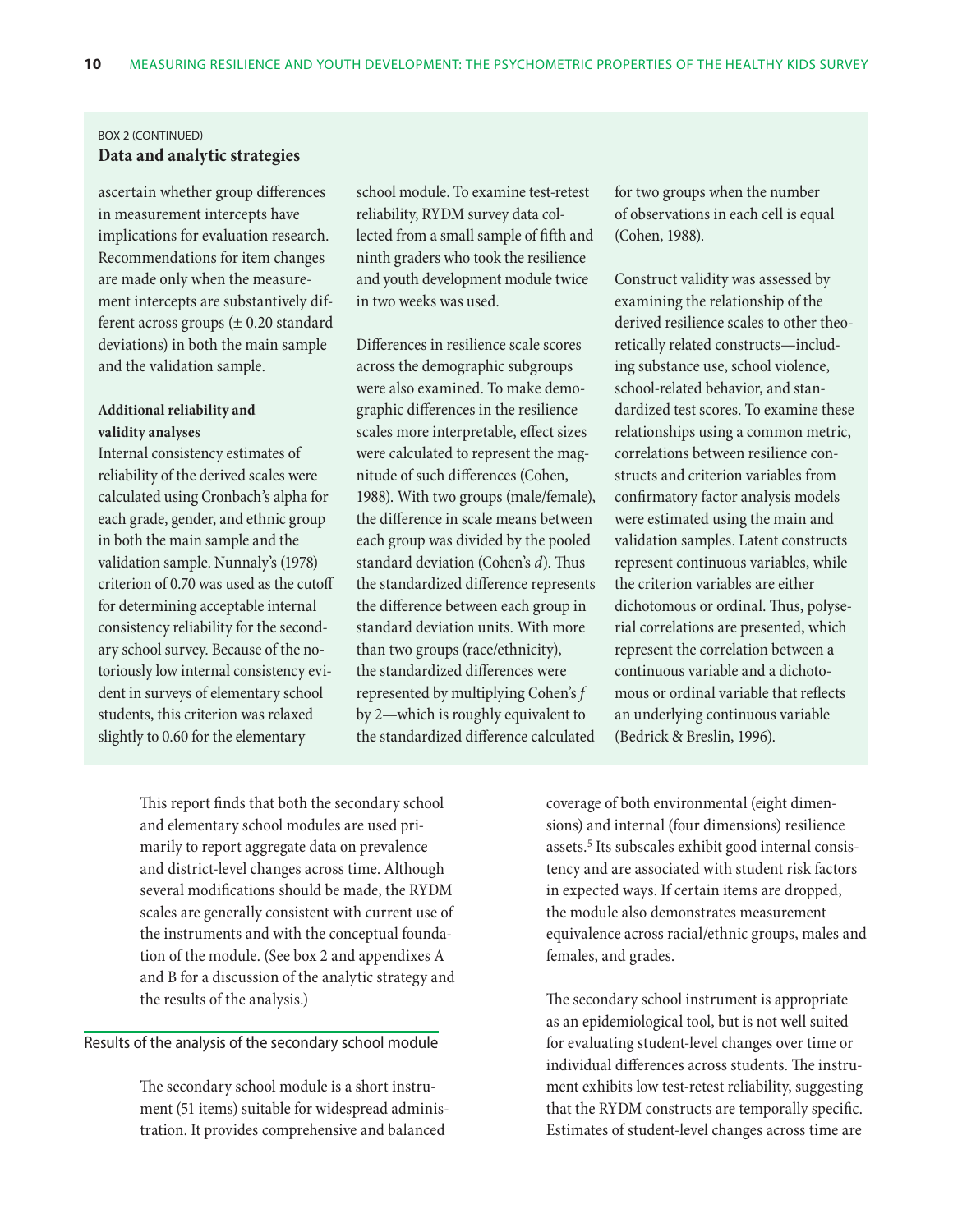likely to be imprecise because of the instability of the resilience measures. Even with low studentlevel stability, however, the module is valuable for tracking school and district prevalence estimates of resilience assets. Student-level errors in measurement likely cancel each other out when the data are aggregated at the school, district, and state levels.

The secondary school module contains eight internally consistent and valid measures of environmental resilience assets:

- Three measures representing supportive relationships in the school, community, and home environments. These supportive relationships include both caring relationships with and high expectations messages from adults. Only the measure for supportive relationships in the home environment, however, demonstrates sufficient test-retest reliability for use in research.
- Three measures of meaningful participation or involvement in relevant, engaging, and interesting activities with opportunities for responsibility and contribution in school, in the community, and at home.
- Two measures of environmental assets in the context of peers—caring relationships and high expectations (affiliation with pro-social peers).

That the scales for caring relationships and high expectations in the school environment turn out to measure the same factor is consistent with knowledge that has emerged since the resilience and youth development module was developed in the late 1990s. In focus groups conducted by HKS staff, when students were asked what they consider to be actions that reflect that a teacher "cares about you," they most often mentioned that the adult is a good listener, sets high standards, expects responsibility from the student, praises successes, and encourages the student through setbacks. Akey (2006) found that supportive teachers and

clear, high expectations for behavior are key to developing both student engagement and perceived competence. Teachers whom students see as supportive and who set clear expectations for behavior create an atmosphere where students feel in control

**The secondary school instrument is appropriate as an epidemiological tool, but is not well suited for evaluating student-level changes over time or individual differences across students**

and confident about their ability to succeed in school. Akey's findings suggest that supportive teacher relationships, high academic expectations, and high-quality pedagogy combine to enhance student engagement and academic competence, which lead to higher achievement, consistent with the RYDM conceptual framework. The school and home supportive relationships measures, however, exhibit better psychometric qualities than many other instruments designed to measure similar constructs.

Scores on four of the internal asset scales—selfefficacy, empathy, problem solving, and selfawareness—are internally consistent and adequate for general research purposes. But the RYDM items designed to measure cooperation and goals/ aspirations do not, however, provide valid assessments of these constructs.

Although the consistency of the associations of environmental and internal resilience assets to other related constructs—such as substance use, school violence, school-related behavior, and standardized test scores—suggests that the measures demonstrate construct validity, the associations are weak. Thus the constructs exhibit only moderate construct validity.

#### Results of the analysis of the elementary school module

The elementary school resilience and youth development module uses 21 items to assess seven environmental assets and three internal assets. Reliably assessing so many factors with so few items is difficult, however, especially with a student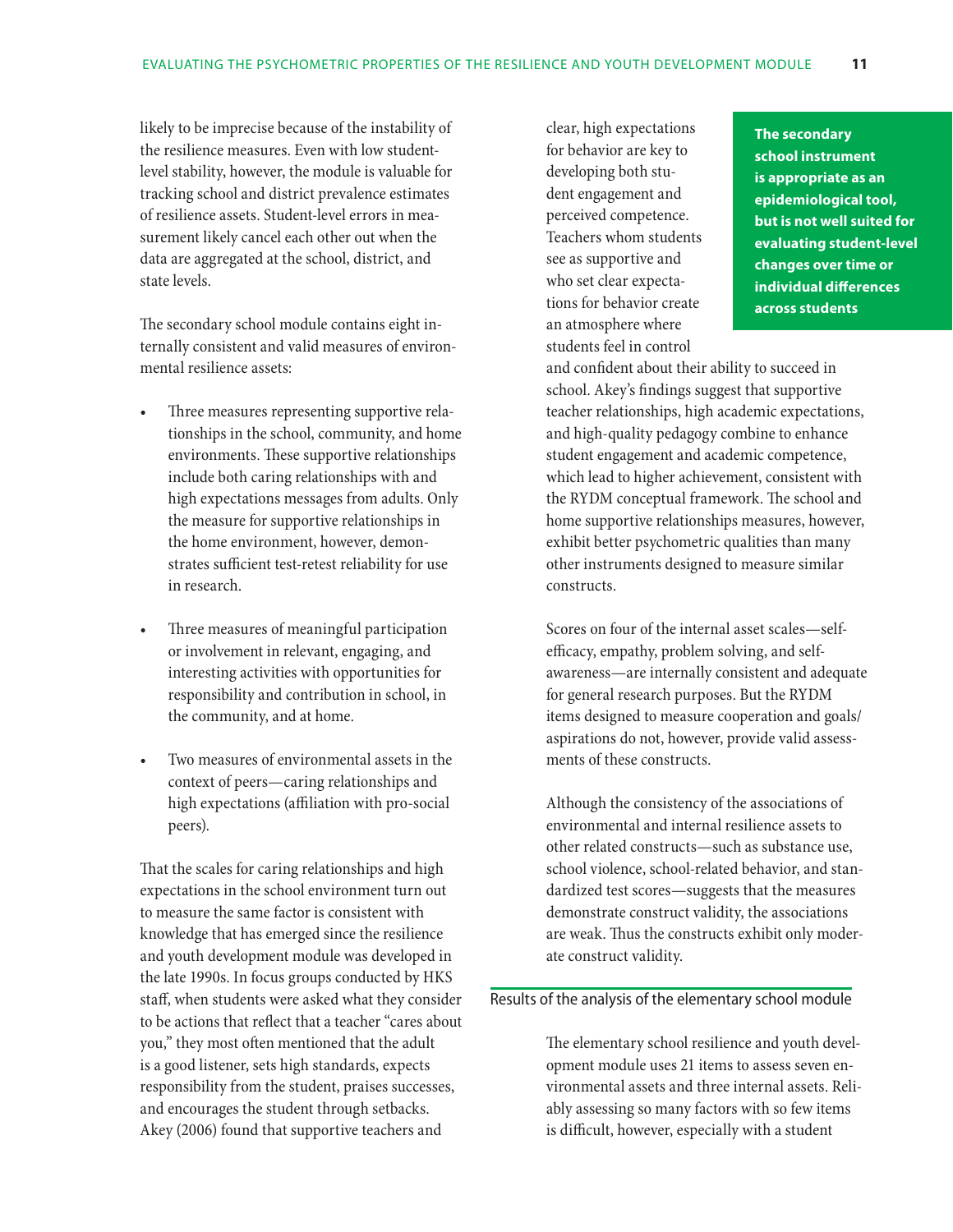**The elementary school module reliably assesses only two environmental asset measures and one internal asset measure, leaving considerable room for improvement**

self-report instrument. Not surprisingly, the module reliably assesses only two environmental asset measures and one internal asset measure, leaving considerable room for improvement.

The elementary school module measures meaningful participa-

tion, pro-social peers, and supportive relationships in the school and home environments, but only the school supportive relationships and home supportive relationships scales exhibit sufficiently high internal consistency for further use. Only one reliable internal resilience asset measure was detected for elementary school students—empathy. The second factor detected, goals/aspirations, was not reliable enough to be recommended for further use. The third factor, problem solving, was not identified.

#### **Recommendations**

This report recommends that neither the secondary school nor the elementary school resilience and youth development module be used to evaluate student-level changes over time or individual differences across students. Estimates of student-level changes across time are likely to be imprecise because of the instability of the resilience measures. Other, longer, companion instruments should be developed to assess student-level changes. The resilience and youth development module is still useful as an epidemiological surveillance tool for reporting aggregate district-level data, however.

The following sections provide recommendations to drop or revise specific items in the module. Tables 3, 4, and 5 present the recommended measures. (See appendix tables B24, B25, B26, and B27 for a side-by-side comparison of the current and recommended measures.)

Secondary school environmental resilience assets

*Recommendation 1—Combine the "caring relationships" and "high expectations" items.* To maximize

construct validity and reduce redundancy across scales, the "caring relationships" and "high expectations" items should be combined to form one scale representing "supportive relationships." Caring relationships and high expectations are indistinguishable as currently measured by the module. The new supportive relationships scale should continue to be assessed separately for school, community, and home environments.

*Recommendation 2—Drop Item R23 ("I help other people").* This item should not be used to indicate community meaningful participation because the item functions differently, and thus has a different meaning, for females and Mexican American youth. A new item that taps involvement in activities in the community should be developed.

*Recommendation 3—Drop Item R54 ("I do fun things or go fun places with my parents or other adults").* The item is not developmentally appropriate for older adolescents because 11th graders report substantially lower participation in such activities for a given level of home meaningful participation. This item distorts developmental trends on the home meaningful participation scale and should be dropped. A different item should be developed to replace it.

*Recommendation 4—Drop item R45 ("My friends get into a lot of trouble").* Because it is a biased indicator of pro-social peers for females and Chinese American students, an alternative item should be developed to measure this construct.

Secondary school internal resilience assets

*Recommendation 5—Drop the cooperation/communication construct.* Two of the items used to measure cooperation/communication measure more than one construct: Items R36 ("I enjoy working together with other students my age") and R37 ("I stand up for myself without putting others down"). Item R31 ("I can work with someone who has different opinions than mine") should be moved to the self-efficacy scale. The measurement models suggest that this item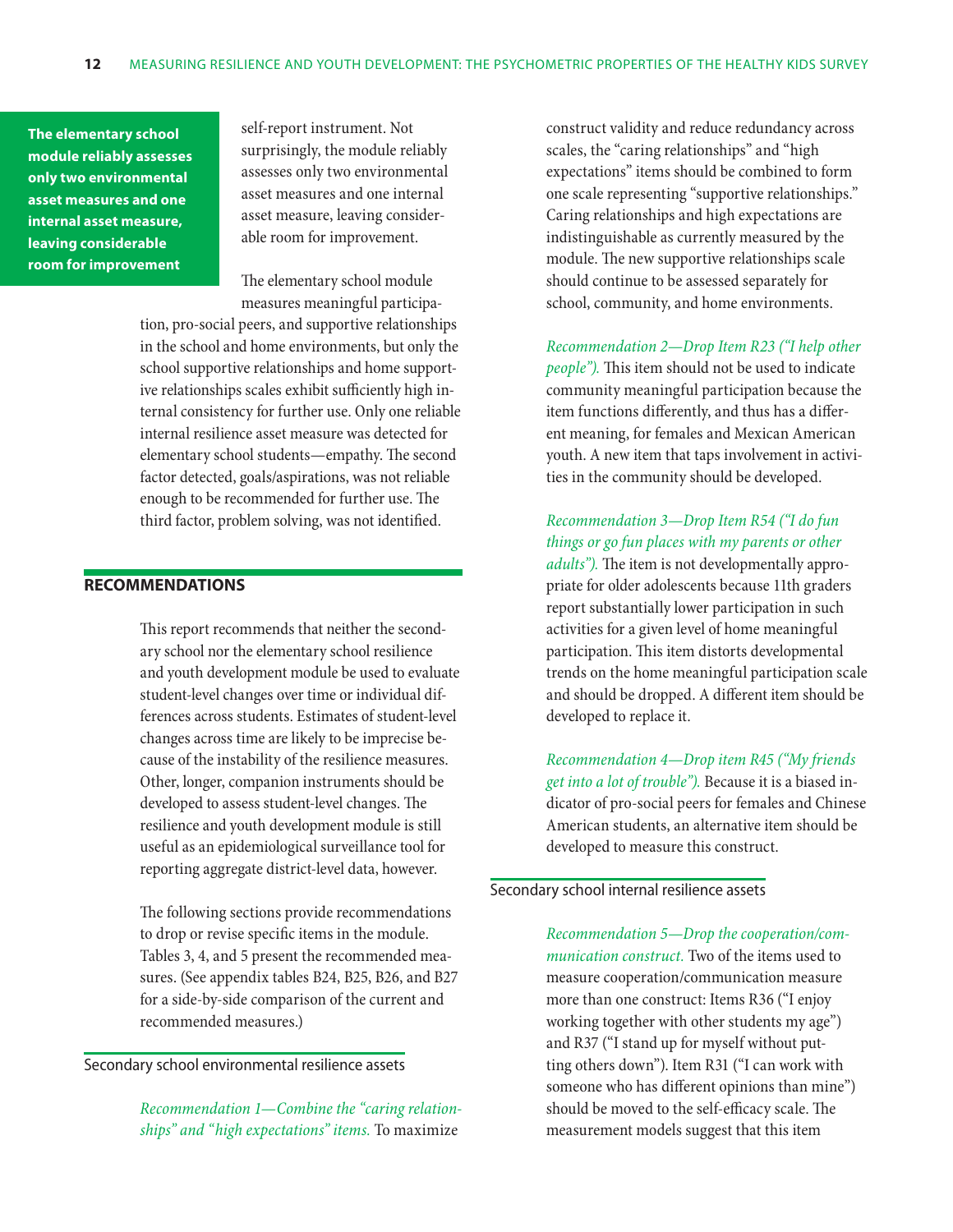TABLE<sub>3</sub>

**Recommended measures of environmental resilience assets among secondary school students** 

| Construct                          | <b>Item</b>                                               |
|------------------------------------|-----------------------------------------------------------|
|                                    | Adult who really cares about me.                          |
|                                    | Adult who notices when I'm not there.                     |
|                                    | Adult who listens to me when I have something             |
| School support                     | Adult who tells me when I do a good job.                  |
|                                    | Adult who always wants me to do my best.                  |
|                                    | Adult who believes that I will be a success.              |
|                                    | I do interesting activities.                              |
| School meaningful participation    | I help decide things like class activities or rules.      |
|                                    | I do things that make a difference.                       |
|                                    | Adult who really cares about me.                          |
|                                    | Adult who notices when I am upset about                   |
|                                    | Adult whom I trust.                                       |
| Community support                  | Adult who tells me when I do a good job.                  |
|                                    | Adult who believes that I will be a success.              |
|                                    | Adult who always wants me to do my best.                  |
|                                    | I am part of clubs, sports teams, church/temple, or other |
| Community meaningful participation | I am involved in taking lessons in music, art, literature |
|                                    | Adult who is interested in my school work.                |
|                                    | Adult who talks with me about my problems.                |
|                                    | Adult who listens to me when I have something             |
| Home support                       | Adult who expects me to follow the rules.                 |
|                                    | Adult who believes that I will be a success.              |
|                                    | Adult who always wants me to do my best.                  |
|                                    | I do things at home that make a difference.               |
| Home meaningful participation      | I help make decisions with my family.                     |
|                                    | A friend who really cares about me.                       |
| Peer caring relationships          | A friend who talks with me about my problems.             |
|                                    | A friend who helps me when I'm having a hard time.        |
|                                    | My friends try to do what is right.                       |
| Pro-social peers                   | My friends do well in school.                             |

measures self-efficacy better than it does cooperation and communication.

*Recommendation 6—Drop the goals and aspirations construct.* Two of the three items used to measure this construct—R24 ("Goals and plans for the future") and R26 ("I plan to go to college or some other school after high school")—function differently across racial/ethnic groups.

*Recommendation 7—Drop item R27 ("I know where to go for help with a problem").* As an

indicator of problem solving, this item should be dropped because it functions differently for males and females. An alternative item should be developed to assess problem solving.

#### Elementary school environmental and internal assets

*Recommendation 8—Develop more elementary resilience items.* The elementary school resilience and youth development module tries to assess too many factors with too few items. Because having an elementary school resilience assessment that